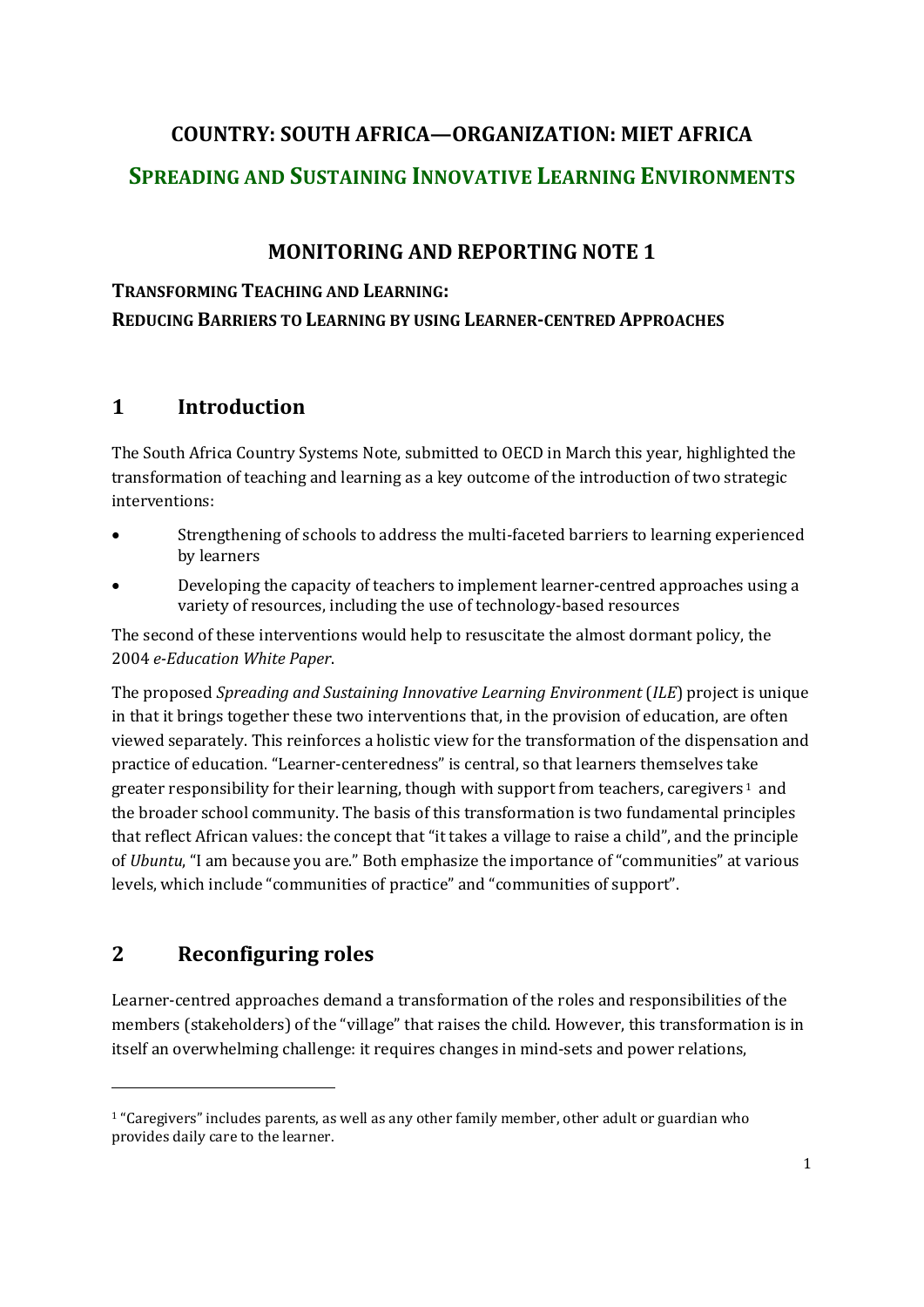-

particularly of those who have traditionally regarded learners as "empty vessels into which knowledge must be poured". At a broader level, there is a need too, to re-examine the roles of key stakeholders in a transformed environment. The traditional role of Government as the primary provider of education comes into question here. Particularly in a country such as South Africa, where resources are insufficient to eliminate backlogs in service provision, expecting Government to deliver quality teaching and learning to all children within the public school system may be unreasonable, and even undesirable.

Similarly, the roles of other stakeholders in education provision (such as business, caregivers, civil society and faith-based organizations) are being questioned. Each of these stakeholders has a vested interest in a South Africa that has a well-educated, skilled population. This Monitoring and Reporting Note 1 (MN1), without professing to provide definitive answers and solutions, suggests that a re-examination of the roles of these key stakeholders is necessary, so that educating the country's children becomes a shared responsibility. The ILE project sets out to explore, within a group of schools in one education district, the reconfiguration of these roles.

The suggestion that Government should not be the sole provider of education does not imply that it does not have a lead role to play. In fact, Government has both the authority and legal mandate to ensure that education is accessible to all children. Rather, a reconfigured role for Government is that of an agent that establishes an enabling environment and, through the creation of "collaborative frameworks", promotes the development of meaningful partnerships<sup>2</sup> to support education. Within these frameworks, "space" is created for communities to establish themselves at each level to provide supportive networks for children to participate meaningfully in their own education.

Collaborative frameworks support the establishment of conducive environments (at school, ward, circuit, district and other levels) within which learners engage actively in self-directed learning, but are supported by strong communities of caregivers, teachers, civil society formations, and business and industry. An example of a collaborative framework, still in its infancy, is Operation *Sukhuma Sakhe*, a multisectoral initiative established by the KwaZulu-Natal Premier's Office. The initiative involves the coordinated delivery of health and social services at municipal and local level for the purpose of reaching impoverished, under-resourced communities. In the context of education, government must strengthen and formalize such frameworks through meaningful partnerships, to allow all stakeholders to support education in a coordinated way.

<sup>2</sup> *Meaningful partnerships* imply long term relationships that are guided by common goals and objectives, and within which agreed upon interventions that respond to barriers to learning and development are implemented.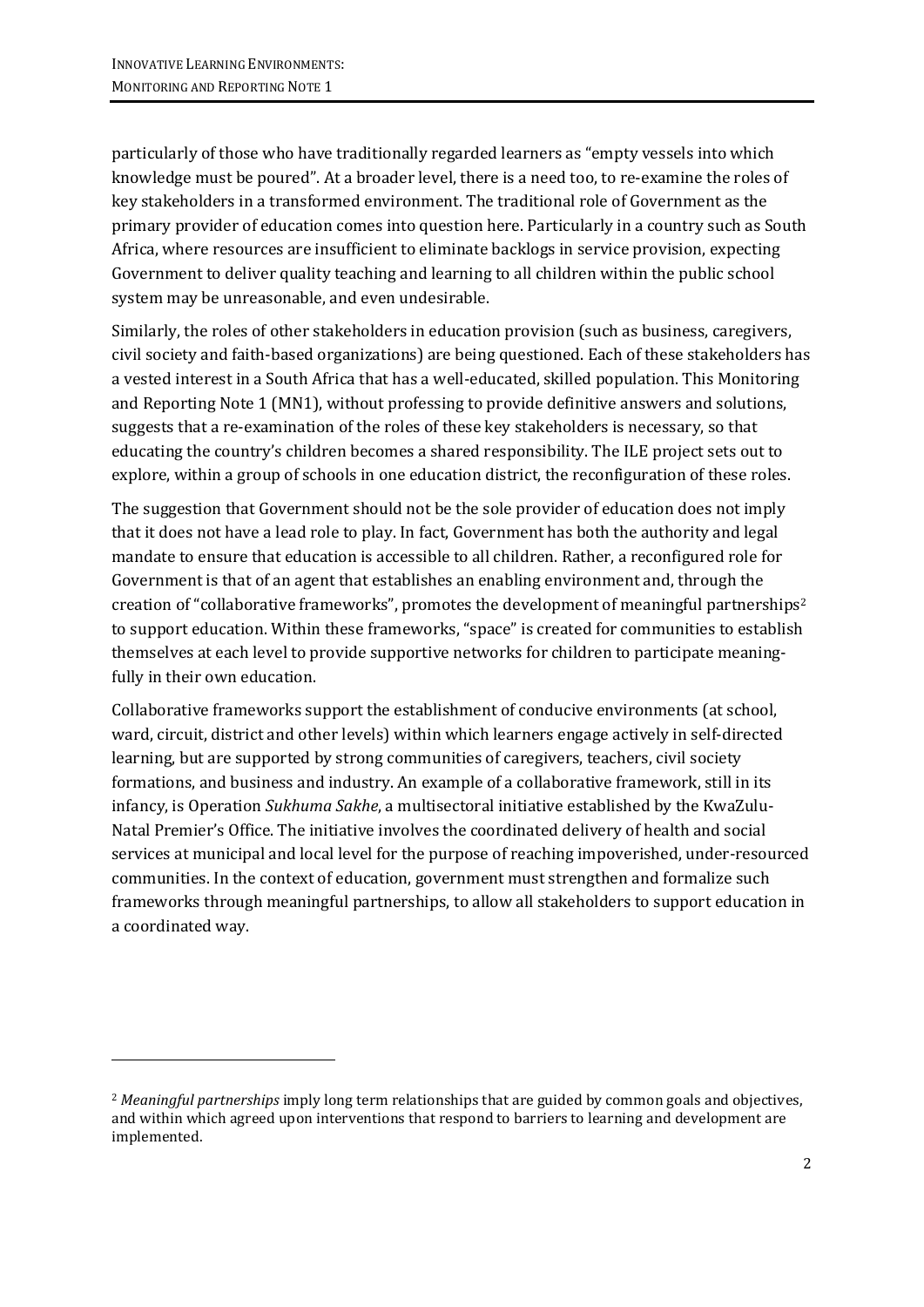### **2.1 THE BROAD STRATEGY**

The poor performance of the education system in South Africa, despite it being allocated the largest portion of the national budget, highlights the need to address the quality of teaching and learning in schools, in particular public schools. The performance of South African Mathematics teachers in the tests conducted by the Southern and Eastern African Consortium for Monitoring Educational Quality (SACMEQ) in 2007 was deeply concerning: only 32% of Grade 6 Mathematics teachers had the desirable level of knowledge in their subject. It is therefore not surprising that South African learners perform poorly in both local and international tests—the best teacher without the prerequisite content knowledge is as bad as a poor teacher with all the content knowledge. When this is combined with the many other barriers to learning experienced by learners in public schools—most of which go undetected and/or unaddressed the situation appears dire.

The search for innovative approaches is therefore an imperative. Such diverse challenges cannot be addressed sufficiently by the efforts of small projects, implemented in isolation of each other or that do not align with the greater vision for education. The broad strategy for ILE—with its focus on learner-centeredness and collaborative partnerships—is a blueprint for action that will lead to a transformed system: a system in which all children are empowered to take responsibility for their own learning, both independently and collaboratively, to attain their full potential.

This vision positions "the child at the centre". It is achievable with competent and confident teachers, empowered caregivers, the support of technology-based resources and a coordinated network of agencies through which children can access social, health and welfare services. It also aligns with the vision the national Department of Basic Education (DBE), which is in turn reflected in the vision of the provincial KwaZulu-Natal Department (KZNDoE), as articulated by the Education MEC's discussion document: *Transformation of the schooling system in KwaZulu-Natal: Towards achieving redress and equity in the delivery of quality education for all* (KZNDoE: 2013).

To contribute to achieving this vision, the ILE project investigates how transformation can be achieved—starting at the level of the school, around which meaningful partnerships can be built to support the transformation. In moving towards a transformed system, the reconfiguration of roles is a key and important element, even at the level of the school. However, the vision needs a unifying entity that has the authority and resources to create a conducive environment within which all relevant stakeholders can make their investments and contributions. Government, as this unifying entity, acts as an "enabler" that creates such an environment. Collaborative partnerships can be realized at different levels within the education system, each guided by a set of shared goals and objectives, and a clear definition of the roles of each partner.

The key stakeholders of a transformed system are identified in the next section, and their current and future roles are explained briefly. Because of its limited time span, the ILE research will not focus on the transformation of the entire system, but rather on how transformation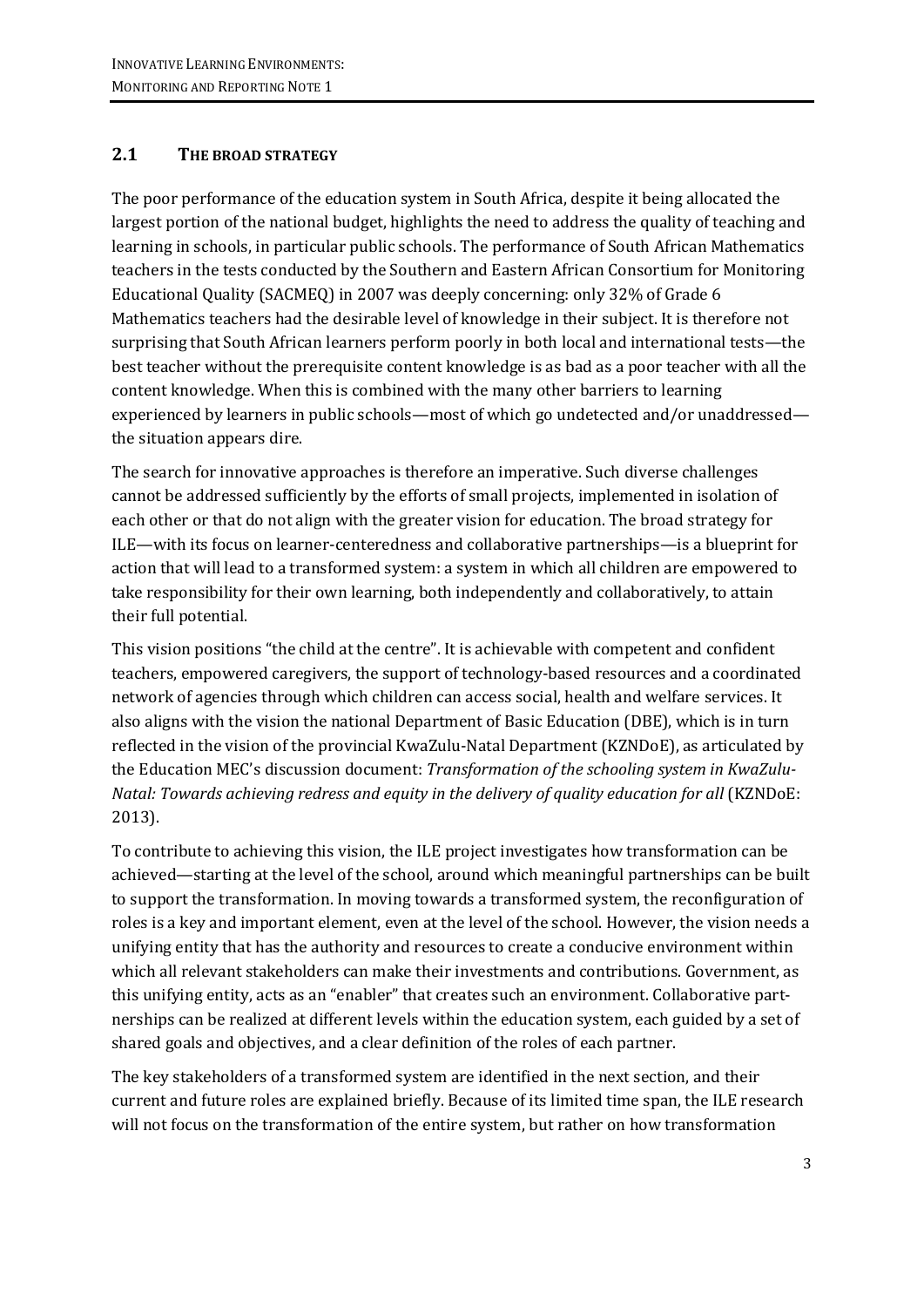emerges at the level of the school and the district, and how this affects transformation at the provincial and national level.

#### **2.2 KEY STAKEHOLDERS AND THEIR ROLES**

This section identifies who the key stakeholders are that have an interest in education, and explains their current and future roles in terms of role configuration, as well as the rationale for the proposed change.

| <b>Stakeholder</b>                                     | <b>Current role</b>                                                                                                      | <b>Future role as per vision</b>                                                                                                                                                                                                                                                                                                                         | <b>Rationale for change</b>                                                                                                                                                                                                      |
|--------------------------------------------------------|--------------------------------------------------------------------------------------------------------------------------|----------------------------------------------------------------------------------------------------------------------------------------------------------------------------------------------------------------------------------------------------------------------------------------------------------------------------------------------------------|----------------------------------------------------------------------------------------------------------------------------------------------------------------------------------------------------------------------------------|
| <b>Department</b><br>of Education<br>(Govern-<br>ment) | Primary provider<br>of education, using<br>public funds for all<br>elements (from<br>staffing to books<br>and buildings) | Creates an enabling environment in<br>which partners assist schools,<br>teachers and learners to achieve<br>quality education                                                                                                                                                                                                                            | Government does not have<br>the resources to service the<br>education needs of all<br>children in the country;<br>other sectors need to<br>become contributors in a<br>systematic way.                                           |
|                                                        |                                                                                                                          | Works with other departments,<br>unions and civil society to form<br>collaborative partnerships that<br>become part of the system of<br>education provision<br>Drafts Memoranda of Under-<br>standing (MoUs), agreements etc.                                                                                                                            | <b>Education departments are</b><br>best placed to initiate<br>collaboration between, and<br>interact with, other depart-<br>ments that need to bring<br>services to schools.                                                    |
| <b>Learners</b>                                        | Attend school,<br>receive education<br>dispensed at<br>school<br>Most mainly<br>passive in their<br>learning             | Participate actively in activities<br>designed by the teacher and work<br>collaboratively with others<br>Pursue research and embark on<br>self-learning, using available<br>resources<br>Use technology as a tool in learning<br>Have a wider choice of learning<br>locations, including virtual space<br>Exercise greater say in determining<br>content | "Learning by doing" guides<br>the learners' participation<br>in carefully designed<br>activities that cater for<br>diverse learning needs.<br><b>Exploration and discovery</b><br>are essential skills for<br>lifelong learning. |
| <b>Teachers</b>                                        | Seen as all-know-<br>ing "owners of<br>information"<br>Use the lecture<br>method / textbook<br>approach to<br>teaching   | Have greater knowledge of content,<br>and act as designer and facilitator<br>of learning events, using a variety<br>of resources, taking into account<br>the diverse learning abilities, styles<br>and learner needs                                                                                                                                     | Lessons need to be used<br>effectively, and timetabling<br>made more flexible to max-<br>imize learner participation.<br>The availability of techno-<br>logy opens new doors in<br>terms of resources                            |

**TABLE 1: STAKEHOLDERS AND THEIR ROLES**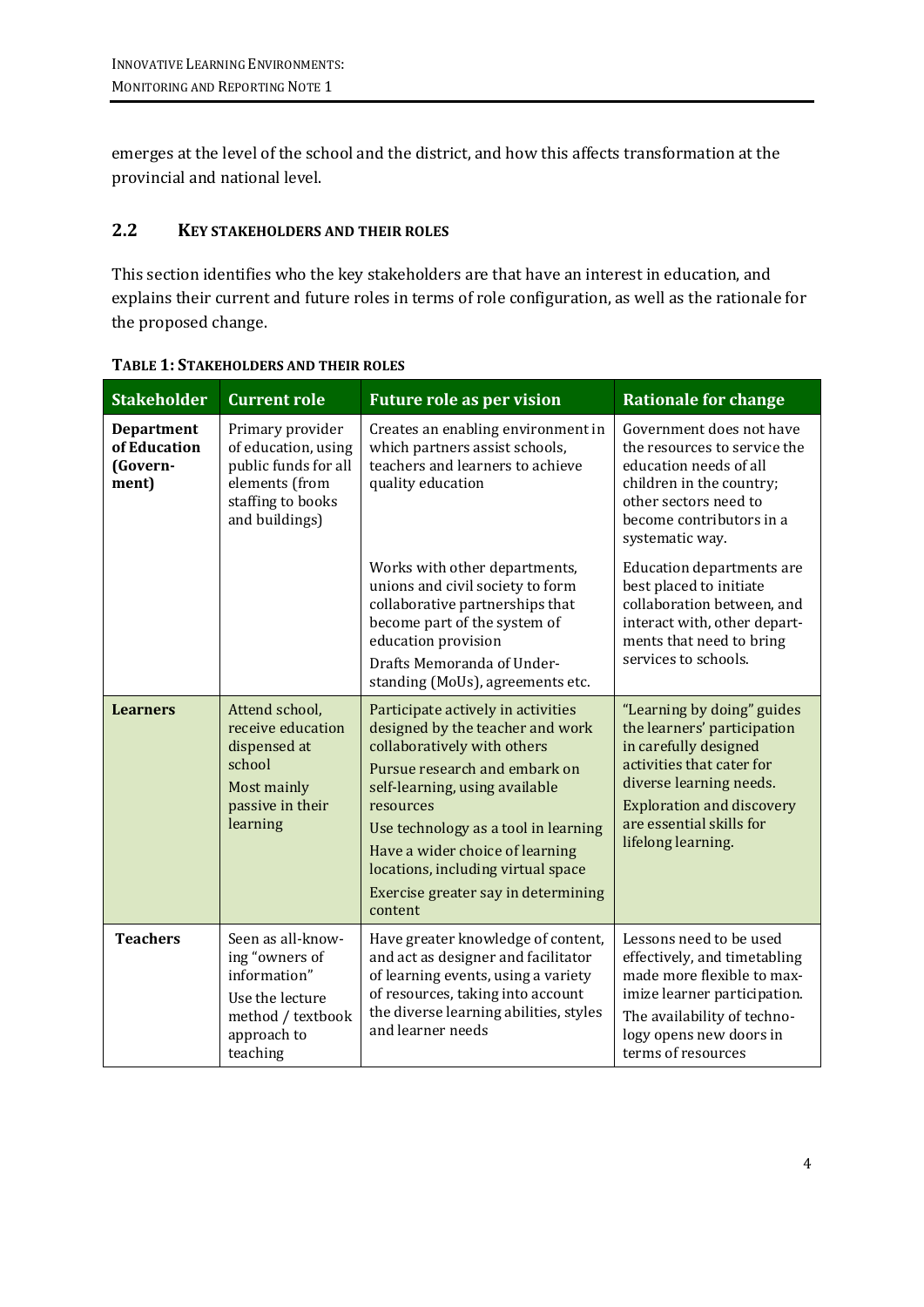| <b>Stakeholder</b>                           | <b>Current role</b>                                                                                                                                                                                                                           | <b>Future role as per vision</b>                                                                                                                                                                                                                                                                                                                                                                                                                                                                                                                                                                          | <b>Rationale for change</b>                                                                                                                                                                                                                                                                                                                                                                                                              |
|----------------------------------------------|-----------------------------------------------------------------------------------------------------------------------------------------------------------------------------------------------------------------------------------------------|-----------------------------------------------------------------------------------------------------------------------------------------------------------------------------------------------------------------------------------------------------------------------------------------------------------------------------------------------------------------------------------------------------------------------------------------------------------------------------------------------------------------------------------------------------------------------------------------------------------|------------------------------------------------------------------------------------------------------------------------------------------------------------------------------------------------------------------------------------------------------------------------------------------------------------------------------------------------------------------------------------------------------------------------------------------|
| <b>Caregivers</b>                            | Ensure that chil-<br>dren are enrolled<br>in school, and<br>assume that they<br>will attend school<br>and "learn"<br>Provide some re-<br>sources for chil-<br>dren to attend<br>school<br>Occasionally check<br>the work of their<br>children | Understand that the learners (their<br>children) have to involve them-<br>selves actively in learning activities<br>Support children at home by<br>ensuring that there are spaces, time<br>and resources for them to study<br>Listen to what their children have<br>to say about their studies<br>Visit the school often to check on<br>their children's progress and to<br>support school activities<br>Work with the school and school<br>governing body (SGB) to ensure<br>that a safe learning environment is<br>established and maintained                                                           | Caregivers and the schools<br>need to have stronger<br>relationships and must<br>communicate with each<br>other regularly to monitor<br>and support learning at the<br>school.<br>They need to create a con-<br>ducive learning environ-<br>ment at home for their chil-<br>dren to learn through<br>exploration and discovery.<br>They need to understand<br>why the learner-centred<br>approach should form the<br>basis of education. |
| <b>Members of</b><br>the school<br>community | Rarely involved:<br>may attend sports<br>or cultural events                                                                                                                                                                                   | See that the school belongs to them,<br>and play an active role in ensuring<br>safety and security of the school<br>and its learners<br>Understand that they and the<br>school need to work together to<br>ensure that the school is accessible<br>to all children it serves<br>Offer support to the school (for<br>example by helping with mainten-<br>ance and upkeep, or with assis-<br>tance in the classroom)<br>Ensure that no harmful activities<br>are practised in the community<br>Work with the authorities to<br>ensure roads and other infrastruc-<br>ture around the school are<br>provided | Their role is based on the<br>principle "it takes a village<br>to raise a child". Greater<br>collaboration between the<br>school and community must<br>be established through<br>responsible community<br>leadership, so that the<br>safety of children attending<br>school is ensured.<br>They need to understand<br>the nature of child-centred<br>education and the need for<br>children to participate in<br>community activities.   |
| <b>Teacher</b><br>unions                     | Focus on the<br>rights of teachers<br>as workers<br><b>Conduct some</b><br>professional<br>development<br>workshops                                                                                                                           | Take collective responsibility<br>(together with Government as<br>employer) for organized and<br>systematic teacher professional<br>development<br>Support peer classroom mentoring<br>Contribute to the development of<br>national norms, standards and<br>curriculum for teacher training<br>Ensure a balance between the<br>child's right to education and the<br>teachers' rights as workers                                                                                                                                                                                                          | Unions are sometimes per-<br>ceived as an obstacle to<br>effective education because<br>of an over-concentration on<br>the rights of teachers as<br>workers.<br>They need to be involved as<br>key stakeholders that take<br>responsibility for the<br>delivery of quality teaching<br>and learning.                                                                                                                                     |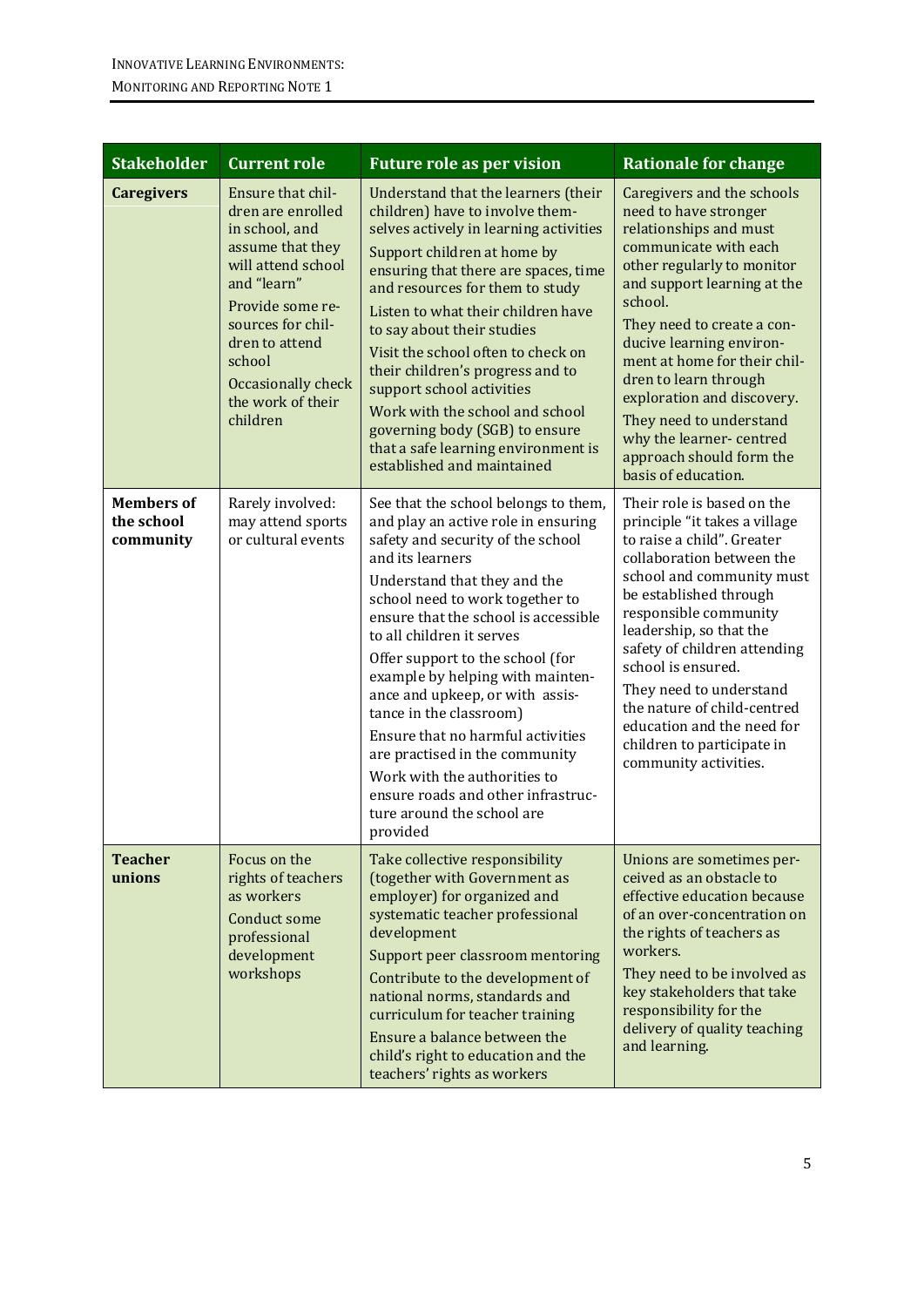| <b>Stakeholder</b>                               | <b>Current role</b>                                                                                                                                                                                                      | <b>Future role as per vision</b>                                                                                                                                                                                                                                                                                                                                                                                                                                                                    | <b>Rationale for change</b>                                                                                                                                                                                                                                                                   |
|--------------------------------------------------|--------------------------------------------------------------------------------------------------------------------------------------------------------------------------------------------------------------------------|-----------------------------------------------------------------------------------------------------------------------------------------------------------------------------------------------------------------------------------------------------------------------------------------------------------------------------------------------------------------------------------------------------------------------------------------------------------------------------------------------------|-----------------------------------------------------------------------------------------------------------------------------------------------------------------------------------------------------------------------------------------------------------------------------------------------|
| <b>Other</b><br>Government<br><b>Departments</b> | Focus on their<br>own areas of work<br>and meeting their<br>own targets<br>Collaboration<br>between depart-<br>ments largely ad<br>hoc, due to unco-<br>ordinated plan-<br>ning and a "silo-<br>mentality"               | Work collaboratively with each<br>other in the three tiers of govern-<br>ment, to ensure that all children at<br>school are prioritized for support<br>in a coordinated and systematic<br>way<br>Become the core of the partner-<br>ships established at all levels                                                                                                                                                                                                                                 | They have the mandate to<br>deliver particular services<br>to the larger community.<br>Schools offer points of reach<br>for children who are<br>affected by social ills and<br>poor economic conditions<br>that create barriers to<br>learning.                                               |
| <b>Civil society</b><br>organizations            | Many currently<br>work in an <i>ad hoc</i><br>way, and often on<br>a very small scale,<br>reaching a few<br>schools and<br>learners                                                                                      | Organized into theme-based<br>forums, [CSOs] to operate in<br>collaborative partnerships with<br><b>Government (Education and other</b><br>relevant departments) to support<br>schools in bringing services closer<br>to learners and their communities<br>Services provided by CSOs guided<br>by MoUs with Government<br>CSOs from specific sectors (e.g.<br>disability) especially valuable in<br>collaborative partnerships<br>Change from just being "watch-<br>dogs" to become active partners | They add value to the<br>system by supplementing<br>services provided by<br>Government and help to<br>reduce the backlog, and can<br>relieve the burden on<br>government departments.<br>The latter often lack<br>capacity to provide<br>specialist services, which<br>can be filled by CSOs. |
| <b>Faith-based</b><br>organizations              | Currently interact<br>with schools in an<br>ad hoc manner,<br>mainly through<br>supporting feed-<br>ing schemes and<br>other charitable<br>work<br>Sometimes pro-<br>vide counselling to<br>learners affected<br>tragedy | Play a significant role by providing<br>"safety nets" for vulnerable<br>learners after school hours<br>Provide counselling services,<br>coordinate after care for children<br>and assist with youth development<br>by providing a "home" for<br>youth/homework clubs that can<br>support learners in their<br>schoolwork                                                                                                                                                                            |                                                                                                                                                                                                                                                                                               |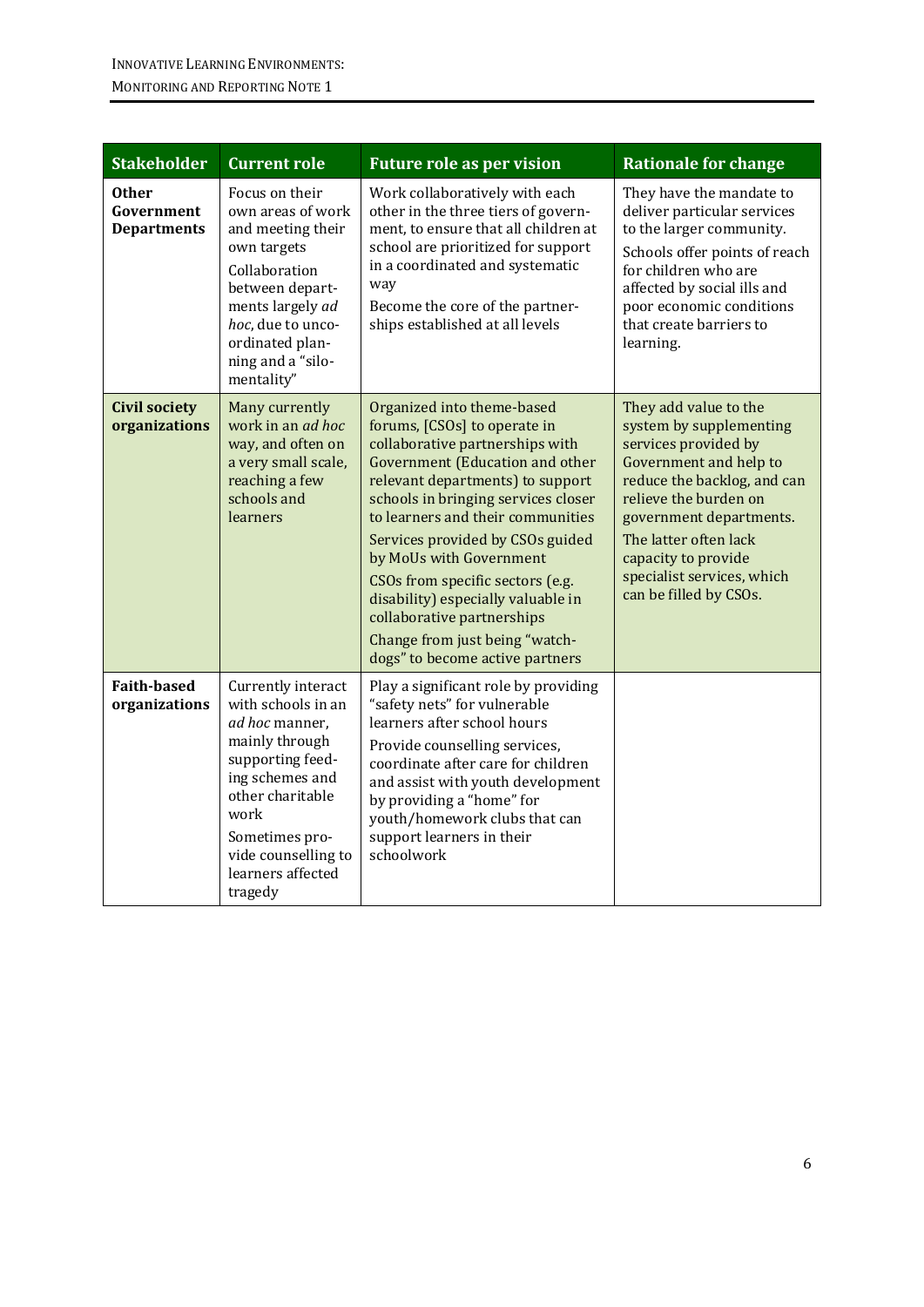| <b>Stakeholder</b>              | <b>Current role</b>                                                                                                                                         | <b>Future role as per vision</b>                                                                                                                                                                                                                                                                                                                                                                                                                                                    | <b>Rationale for change</b>                                                                                                             |
|---------------------------------|-------------------------------------------------------------------------------------------------------------------------------------------------------------|-------------------------------------------------------------------------------------------------------------------------------------------------------------------------------------------------------------------------------------------------------------------------------------------------------------------------------------------------------------------------------------------------------------------------------------------------------------------------------------|-----------------------------------------------------------------------------------------------------------------------------------------|
| <b>Business and</b><br>industry | Currently act as<br>sponsors of<br>mainly small<br>initiatives (inclu-<br>ding the provision<br>of equipment or<br>technology),<br>usually in ad hoc<br>way | Take greater responsibility for pro-<br>vision of sector-specific involve-<br>ment<br>Key partners in providing re-<br>sources such as ICT infrastructure,<br>equipment, and skills<br>Contribute significantly in linking<br>education to the world of work<br>through opportunities for work-<br>place learning, internships, scholar-<br>ships and bursaries<br>Contribute to the development of a<br>curriculum to make education<br>more relevant to learners' career<br>paths | Business and industry have<br>key roles to play in pro-<br>viding the necessary<br>resources and expertise for<br>a relevant education. |

#### **2.3 ILE: ELABORATING THE VISION**

The ILE project is based on the belief that

- The education of our children is everybody's business, not only Government's.
- Government has the key responsibility of creating an enabling environment within which meaningful development of children (as future leaders and responsible citizens) can take place.
- Learners need to have a greater say in their education, and be active participants in knowledge building.
- Learners need to take greater responsibility for their own learning.
- Strong and empowered communities are essential if they are to support the learning of their children.
- Collaborative networks of individuals, organizations, government departments, business and industry and communities at all levels will promote effective and relevant education.
- Access to, and effective use of, technology is necessary for 21st century learning.

These beliefs underscore the importance of a broad and holistic approach to education, and highlight the need to ensure that learners are provided with the necessary care and support for them to concentrate on learning so that education outcomes are improved.

#### **2.4 THE APPROACH TO TEACHER TRAINING AND CAPACITY-BUILDING**

After a few months of working with the learning laboratories of change (LLC) project in South Africa, the ILE team members acknowledge that it will be wise to move ahead in small steps the first being to enable teachers to commence their own transformation by building their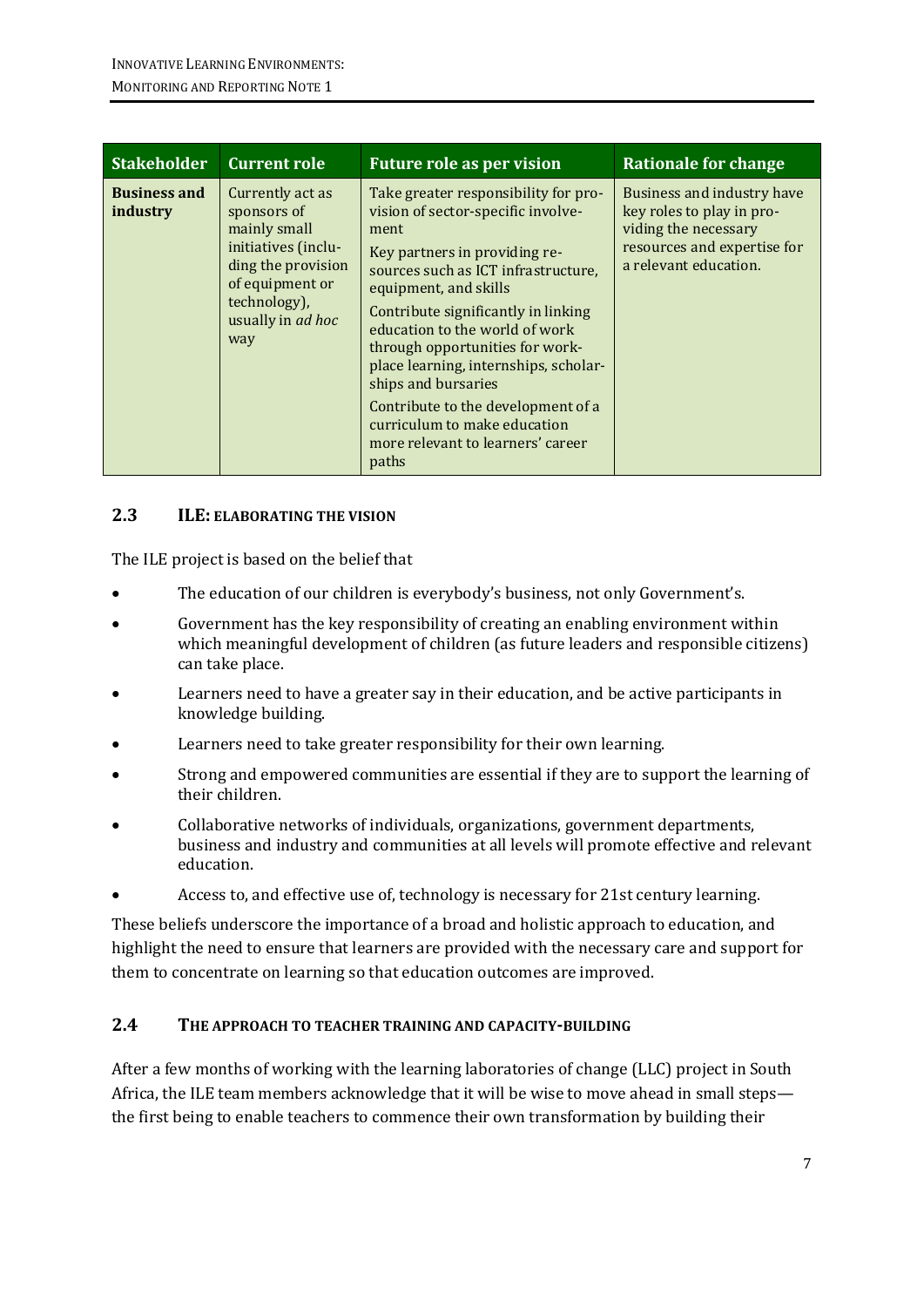content knowledge in the subjects that they teach. In the process, teachers will be given the opportunity also to experience learner-centered teaching—i.e. by being exposed to the approach that teacher trainers will use when conducting their training.

This paper purports that leaping into the technology first—without ensuring that teachers are confident about the content that they will teach and the principles of learner-centred approaches—may be overwhelming for them. Being faced with more than one challenge at the same time may well be demotivating or demoralizing for teachers, some of whom already show little of enthusiasm for their work.

Teachers will therefore be introduced to technology-based learning gradually, as well as incrementally—as part of their learning of the content of their own subjects. This approach downplays the impression that using technology is an end in itself. Instead, the importance of technology lies in the access it provides to previously inaccessible resources that maximize learner participation in their own learning. The approach demands that teachers have the necessary content knowledge (self-mastery) so that they have the confidence to manage and facilitate learning events that encourage learners to embark on journeys of discovery using the technology platform. In turn, learners need to commit themselves to learning, and not be distracted by the novelty of technological devices.

The levels of the teachers' subject content knowledge and teaching skills in the targeted schools are very low. (As an example, only a handful of the approximately 35 teachers of Numeracy and Mathematics have a teaching qualification, and even fewer have specialized in those subjects.) As a consequence, the timing of the introduction of the ICT component has been revisited.

The revised approach for project implementation is therefore to first to develop the subject knowledge of the teachers, while concurrently introducing teaching approaches that place the learner at the centre of learning. The development of teachers' content knowledge will be done using the learner-centred methodology: teachers will therefore experience first-hand the method and benefits of learner-centred teaching. As they gain confidence in their subjects, teachers will be introduced to the technology platform: initially they will be given exercises to do in the computer lab, and will use word processing to complete exercises independently that are then shared in groups; thereafter they will use preloaded materials on the computers to complete tasks that require them to conduct research using the stored materials.

Providing a supportive learning environment is another important outcome of the ILE project; so that other barriers preventing learners from participating fully in learning activities and events can be alleviated. There is ongoing tension between what are perceived as peripheral issues and core education outcomes. Although there is agreement that learner achievement (and progression) is the primary outcome of the education sector, many still believe that care and support has little to do with teaching and learning, and treat it as unimportant and unrelated to schooling. However, particularly in the context of developing countries, the provision of care and support is necessary for learners to perform optimally. The introduction of technology, the provision of care and support, the capacity development of teachers and the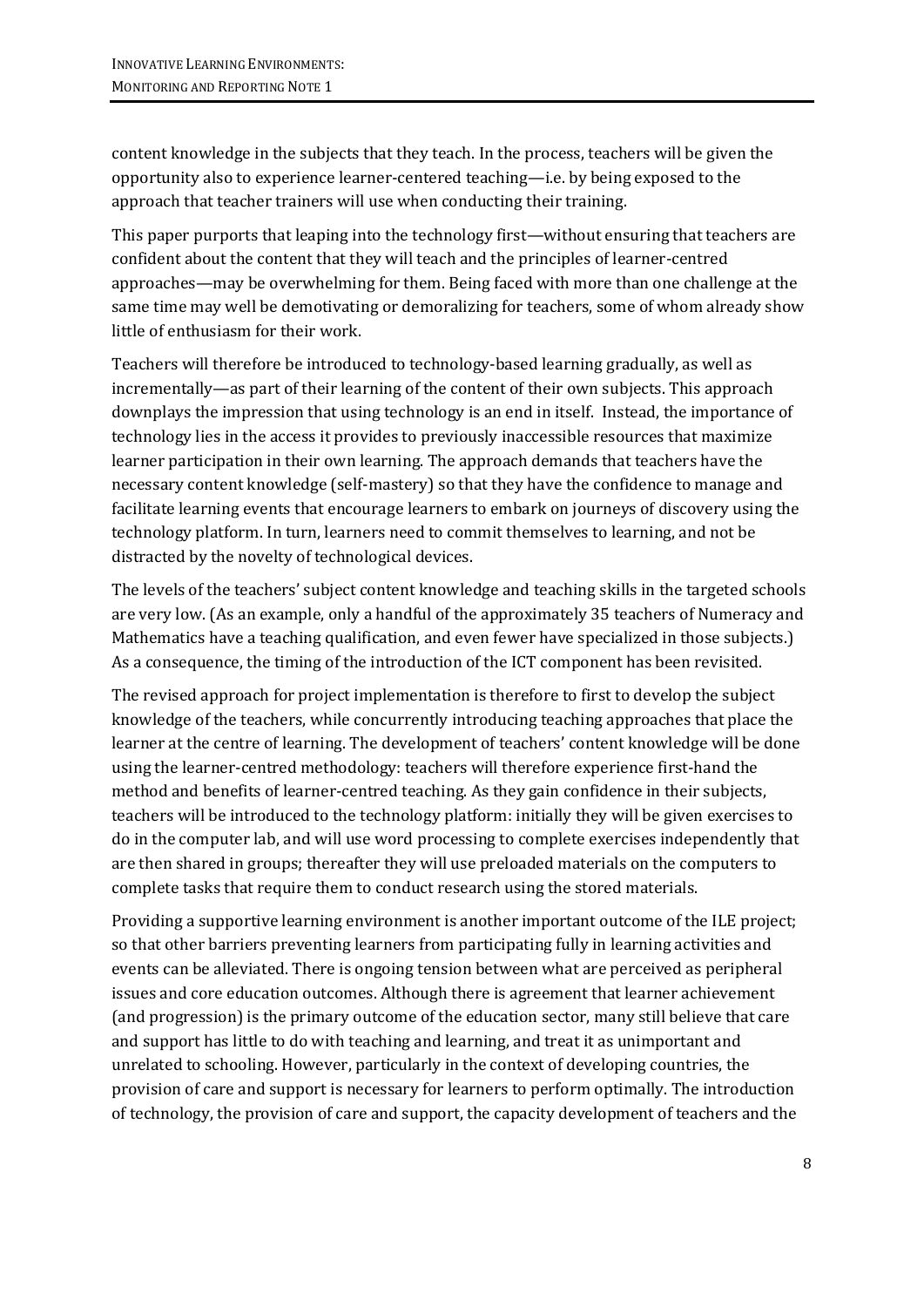establishment of professional communities of practice are all mechanisms through which the attainment of education's core outcome is sought.

There are no illusions about the magnitude of the task—especially that of effecting a change in how teachers view and implement their roles. The introduction of technology in teaching and learning on a mass scale poses challenges in terms of changing the mind-sets of teachers, even in the most developed countries or settings. However, the advances made in technology, which are now accessible to even the remotest societies, also afford great opportunities in terms of learning and development. Coupled with this is the relative ease with which children and youth master technology (cell phones, for example). Education should therefore take the opportunity to promote change. However, to make optimal use of these opportunities, a collaborative effort and commitment to participating in and driving development is required. And central to this is the teacher at the school.

The very notion of "giving over power to learners" to take responsibility for their own learning is inconceivable to many teachers, education officials, caregivers and even learners themselves. The key challenge lies not in the innovative technology that will be provided, but rather within teachers, whose fear of technology, coupled with years of practising the "lecture method" of teaching, prevents them from embracing the opportunities to redefine classroom practice.

## **3 The Intervention and its Aims: revised focus**

It was explained in the Systems Note that an innovative action research intervention will be implemented in five schools in the Umlazi District whereby

- Schools will be strengthened to identify and address barriers to learning through the establishment of support structures at school, circuit and district levels, and by building capacity of teachers and the system to make the curriculum accessible to all learners.
- The management capacity of the schools (i.e. of the principal and the management team) will be strengthened through a structured management and development programme for principals.
- Schools will be resourced with appropriate technology, and learners and teachers provided with tablets and laptops that will enable interactive teaching and learning to take place.
- Teachers will be trained to use the technology to deliver the curriculum in innovative and interesting ways that encourage greater participation of learners.
- Using the education centre as a node, subject teacher forums (making up communities of practice) will be established and activities to support ongoing professional development of teachers implemented, thereby leading to improved teaching skills and subject content knowledge.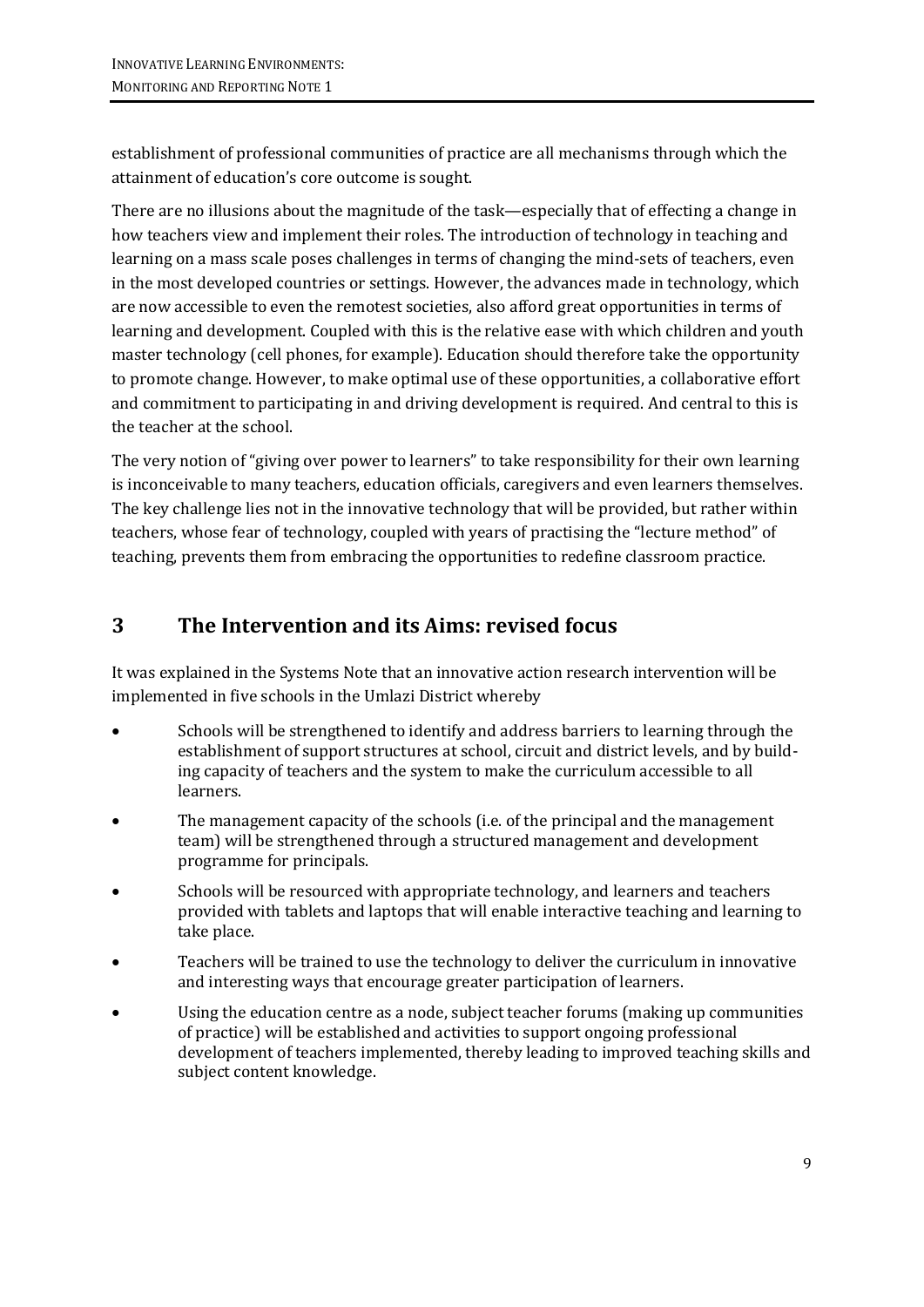Collectively, these interventions are expected to contribute to the transformation of the traditional classroom into an environment where teachers take on the role of facilitators of learning, while learners are directed in their learning to use resources made available to them digitally.

- Learners explore concepts and solve problems using technology, and in so doing spend more time engaging with the learning materials rather than passively listening to a teacher "lecturing" to them.
- Teachers use their training in screening and identifying barriers to learning, and their training in teaching for diversity (accommodating different abilities, learning styles, etc.) to devise individual support plans for learners experiencing the range of barriers commonly found in schools in socioeconomically disadvantaged locations.
- The establishment of strong networks between schools and government departments, business and other key stakeholders from the communities around the school become part of the support network for schools to assist children identified as needing support.

Although the core ideas of the System Note still remain, there has been a shift in emphasis that is presented now in this revised MN1, and which is also informed by the discussions at the OECD Meeting of Country Teams, held in Paris in July 2013. These discussions highlighted the need to locate implementation of innovative projects and programmes within the broader vision of transformation of education. This—coupled with delays in the implementation of the ICT in Education project—prompted the South Africa Country Team to revise the narrow focus in the original monitoring note (Focus on ICT in Education) and develop a more holistic vision and accompanying strategies in implementing the ILE.

Therefore, this broader vision of programme implementation marks a shift from what was presented in the Systems Note submitted in March 2013, and differs from the restricted view of transformation resulting from the introduction of technology as the only avenue of change. This paper sets out to clarify that the innovation in programme implementation results from a combination of the processes—i.e. (i) that of addressing the barriers experienced by children, and (ii) processes implemented to change the way teaching and learning takes place in the classroom.

The revised aim and objectives of the project follow.

### **3.1 THE AIM AND OBJECTIVES**

#### **AIM**

*Transformation of teaching and learning using learner-centred teaching approaches, supported by the enhanced capacity of teachers to identify and address barriers to learning using a variety of strategies and resources*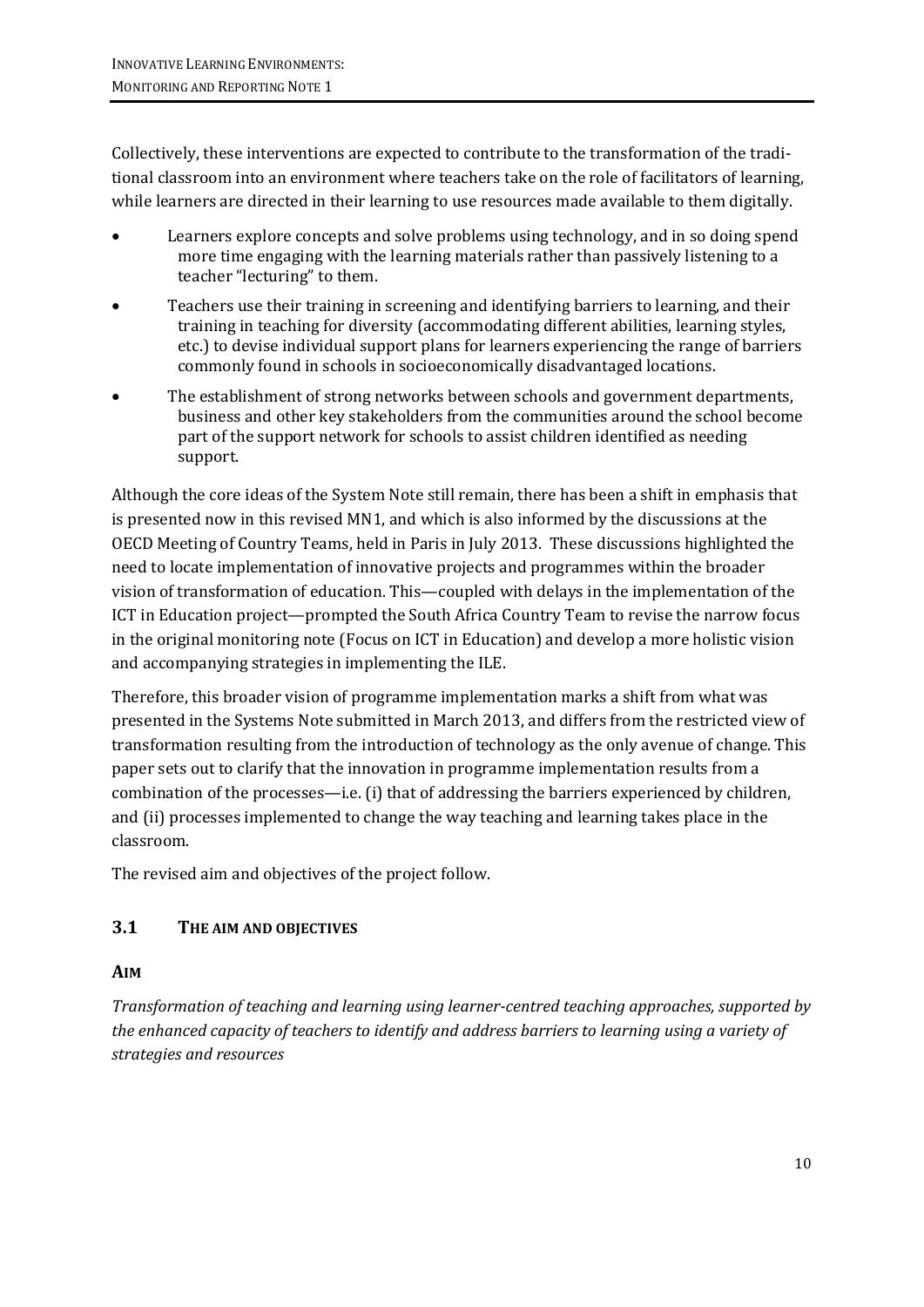### **OBJECTIVES**

- To strengthen schools to screen for and identify children experiencing barriers to learning, and to devise strategies to reduce the impact of these on the learners' performance, taking into account their diverse learning needs
- To build the confidence of teachers in their own subject knowledge and develop their capacity to use learner-centred approaches and appropriate resources (including technology-based resources) in their lessons
- To support schools to establish partnerships with key and relevant stakeholders that will support schools in addressing barriers to learning and development
- To strengthen the management capacity of schools to better manage the school, its resources and curriculum delivery
- To establish professional learning committees of teachers of Mathematics, Science and Languages as the first step in the implementation of a Department-led teacher development programme
- To build the capacity of caregivers to support their children's learning

In the context of developing a revised focus for MN1, the ultimate goal as stated in the system note is particularly relevant: i.e. "to change the traditional lecture mode of lesson delivery to one where learners participate more actively and take greater responsibility for their own learning". This is a transformational goal that aims to change the culture of the school to one of effective teaching and learning, supported by effective school management and a reduction in the barriers to learning and development.

The implication here as well is that (within the context of the traditional teaching approaches in South Africa) this demands a revolutionary change of roles for both learners *and* teachers, which is accompanied with a major shift in power relations. It requires teachers to acknowledge that they "don't know it all", and learners to realize that they can be "explorers", setting out to learn by "doing" (active participation). Learning together and sharing knowledge with their peers also opens different ways of acquiring knowledge and skills, while at the same time providing opportunities to develop social skills and team work. Greater responsibility is placed on the teacher to plan carefully and effectively, to "script" lessons that cater for different learning levels and styles. Teachers are viewed as agents of change, and as lifelong learners themselves through unlearning "old ways" and adapting to new approaches that include becoming part of a professional learning community to share best practice.

#### **3.2 POLICY BACKGROUND AND RATIONALE**

Since 1994, South Africa has made great strides in developing policies aimed at redress and ensuring that the majority of the population (who were excluded from democratic participation during Apartheid) are now legally empowered to claim their rights as full citizens. Particularly relevant to the transformation of teaching and learning through the removal of barriers to learning is the 2001 *Education White Paper 6: Building an Inclusive Education System*.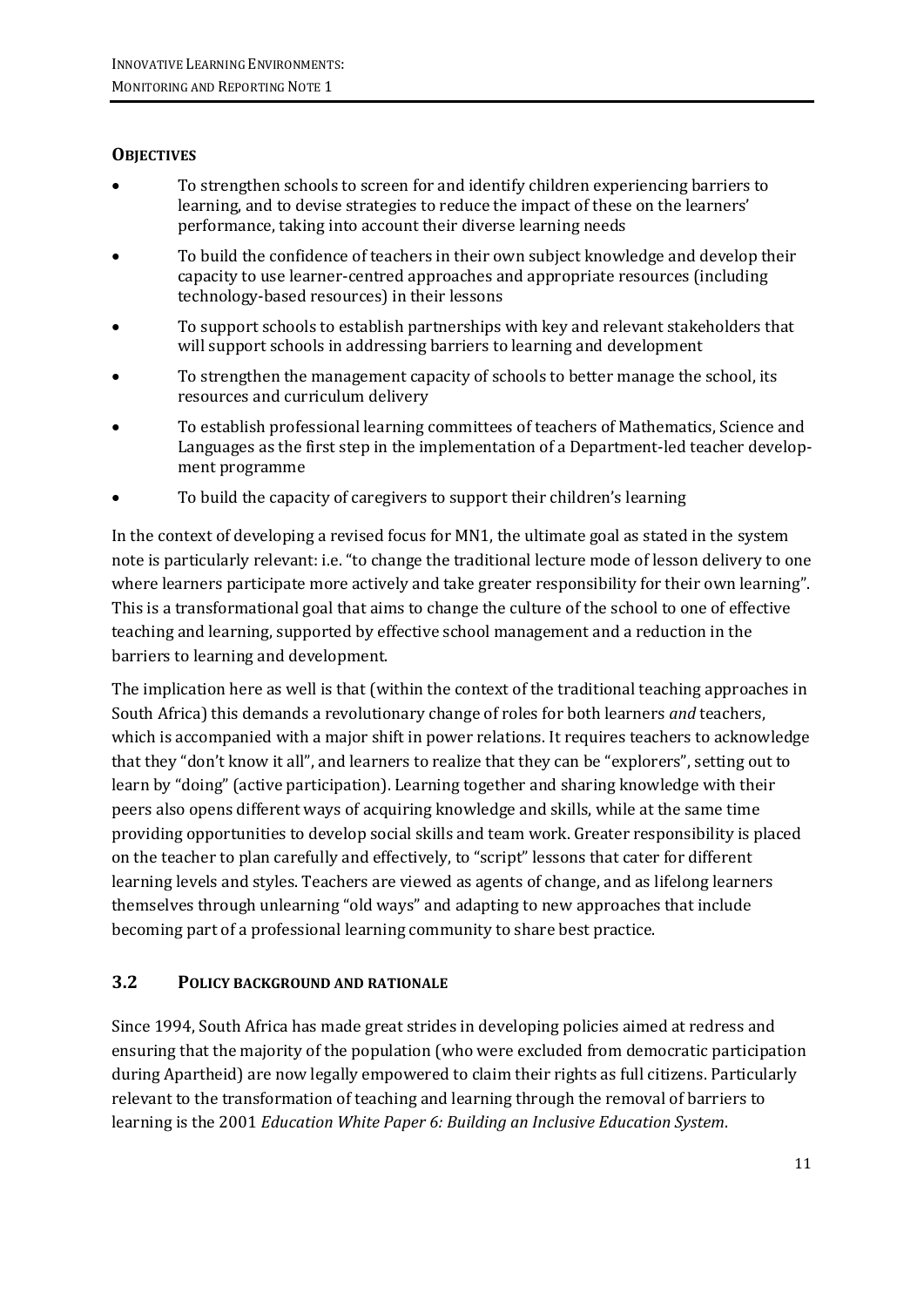It has been said that South Africa has developed some of the best education policies to guide the implementation of quality education programmes for *all* children. The onset of democracy understandably had a marked impact on policy development. However, due to the severity of past inequalities, effective implementation of the policies has not been achieved, resulting in gaps between policies and their rollout in practice. Nevertheless, the existence and availability of such policies are important to keep alive the vision of a transformed nation, and to ensure that frameworks do exist when resources become available for implementation.

With regards to addressing barriers to learning, *White Paper 6* provides the policy mandate for the transformation of the system through the establishment of inclusive schools. *Inclusive schools* are based on the principle that all school children in a community should learn together as far as is practical, regardless of any difficulties they may experience. This includes learners with various disabilities, special needs or general barriers to learning and development. Provisioning in education must extend beyond just the delivery of the curriculum to include provisioning for care and support for teaching and learning. The theme of implementing the curriculum in a fully inclusive way is carried through into various curriculum documents published over the years, the most recent being the Curriculum and Assessment Policy Statements, or CAPS. In the preamble to the CAPS documents (DBE, 2010), it is stated that

- Inclusivity should become a central part of the organization, planning and teaching at each school. This can only happen if all teachers have a sound understanding of how to recognize and address barriers to learning, and how to plan for diversity.
- The key to managing inclusivity is ensuring that barriers are identified and addressed by all the relevant support structures within the school community, including teachers, District-Based Support Teams, Institutional-Level Support Teams, caregivers and Special Schools as Resource Centres.
- To address barriers in the classroom, teachers should use various curriculum differentiation strategies such as those included in the DBE's *Guidelines for Inclusive Teaching and Learning* (2010).

Clearly, there is an emphasis on the making the curriculum accessible to all learners, and an emphasis on support for teaching and learning. A project currently being implemented in Umlazi that deals with barriers to learning, aims to address this issue by building capacity of teachers in areas such as developing curriculum differentiation strategies. Teachers are required to be creative in doing this by using a variety of resources and media in their teaching. The proposed ICT in Education (ICT-Ed) project offers teachers a broader and extended dimension in terms of making use of resources in classroom teaching.

The 2004 *e-Education White Paper* provides the policy framework within which projects such as the ICT-Ed intervention are located. However, it is now widely accepted that the goal articulated in the *e-Education White Paper* will not be met within the stated timeframes, and that the search for ways to achieve the goal has been slow.

The rationale for the ICT-Ed intervention can be found in the definition of e-Education given in the White Paper: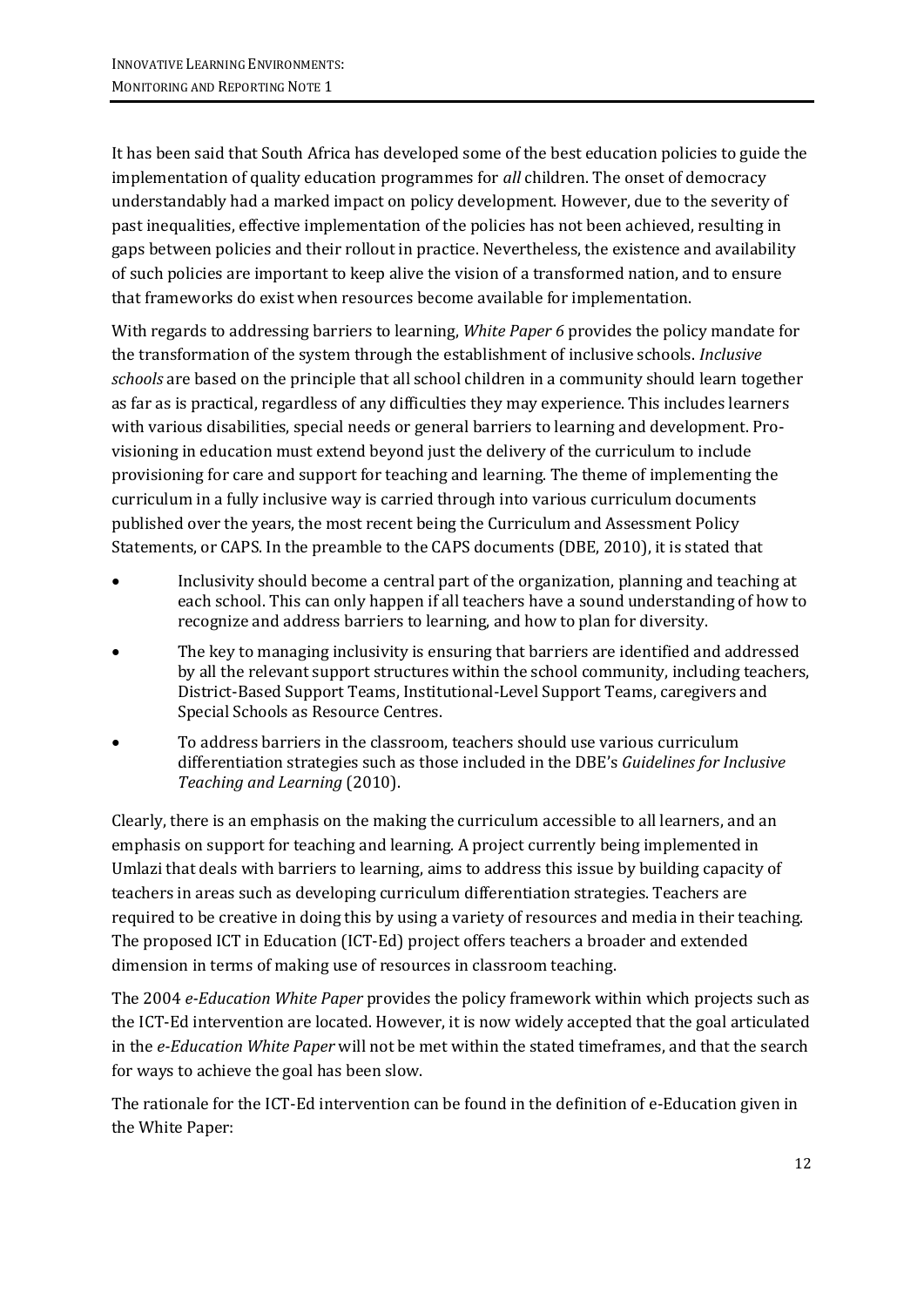In the South African context, the concept of e-Education revolves around the use of ICTs to accelerate the achievement on national education goals. E-Education is about connecting learners and teachers to each other and to professional support services, and providing platforms for learning. E-Education will connect learners and teachers to better information, ideas and one another via effective combinations of pedagogy and technology in support of educational reform. It supports larger systematic, pedagogical, curricular and assessment reforms that will facilitate improved education and improved use of educational resources such as ICT. [DoE, 2004]

It is clear from this definition that ICT in education is not about teaching learners how to use technology devices as ends in themselves, but rather to use technology as a tool for teaching and learning. Considering the impact that mobile telecommunications has had on transforming person-to-person communications, even in the deepest rural areas, there exist real opportunities to exploit the same transformational effect in using technology for improved teaching and learning.

The ICT-Ed intervention therefore promises to address the aspirations contained in the definition of e-Education articulated in the White Paper. However, to bring the aspirations embedded in the goal to fruition is not without its challenges. Ford and Botha (2010) point out three key issues (among others) that are prevalent in failed e-Education projects in South Africa:

- The lack of ICT-literacy at a general level amongst teachers
- Stringent and structured forms of teaching with little/no scope for lateral thinking
- The realization of the importance of technology, but an inability to incorporate this due to lack of training, adequate infrastructure and integration with the current curriculum

The ICT-Ed intervention plans to address these three issues by putting in place strategies that include teacher training and support that covers (i) ICT-literacy, (ii) teaching skills that encourage learner-centred approaches, and (iii) curriculum support that aims to enhance the content knowledge of teachers.

An important component of the teacher support strategy is the establishment of teacher subject forums or professional learning communities. The DBE, in collaboration with its partners (Provincial Departments of Education, teacher unions, higher education institutions and CSOs) is finalizing its own strategy for teacher development. The Department advocates strongly for the establishment of professional learning communities of teachers, as an attempt to revive the teacher subject committees (which did exist in the separate education departments of the predemocracy era).

Ongoing teacher professional development is the underpinning principle that guides the strengthening of schools and the education system in the ICT-Ed intervention. Hence, initial training of teachers, followed-up by monthly classroom support visits and quarterly meetings of subject teachers as communities of practice, are included. These professional development activities resonate well with the current global view on best practice, which is supported by research. The OECD TALIS research (2009) draws significant conclusions on professional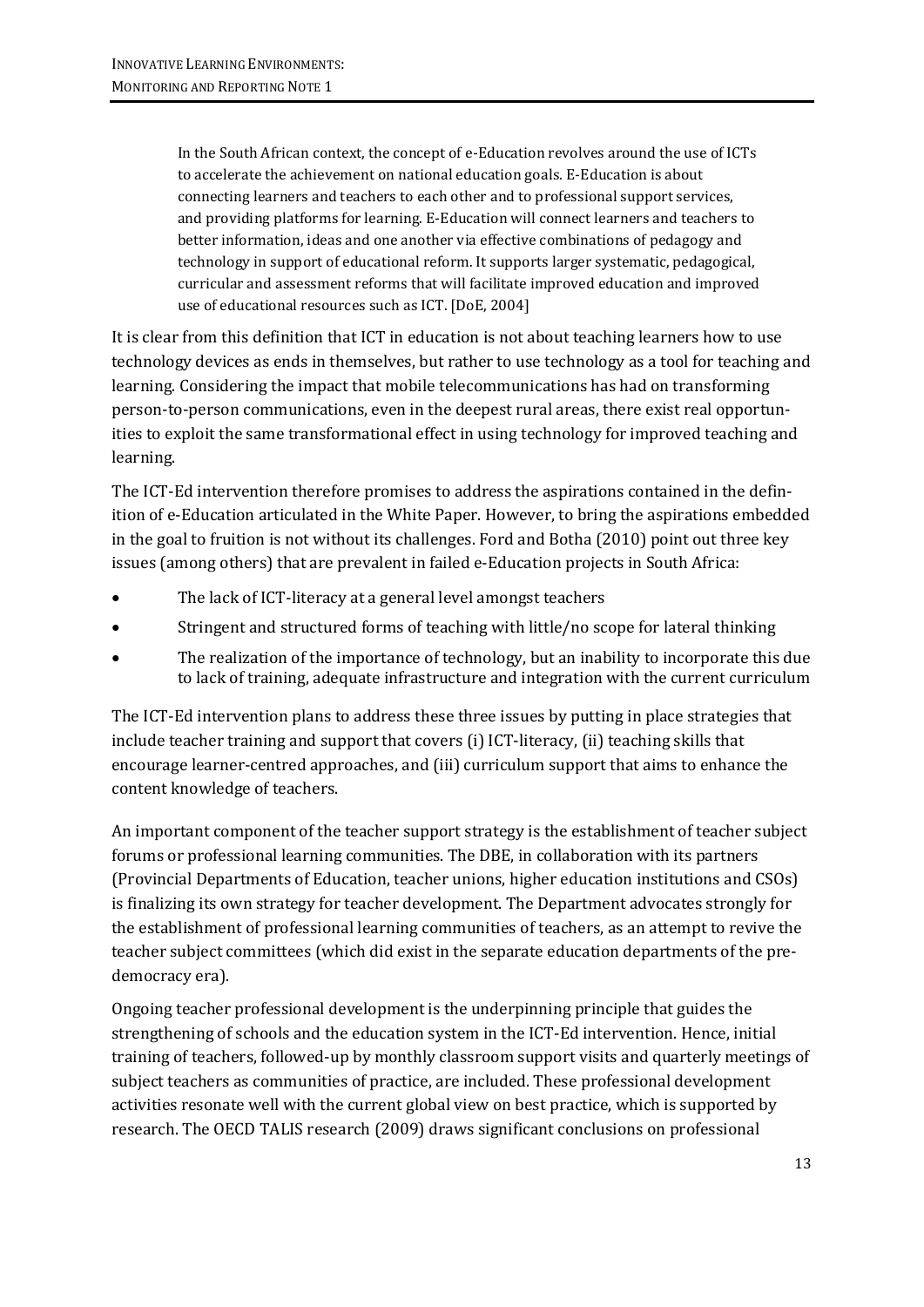development of teachers and its effects on teachers' beliefs, and the importance of teachers' beliefs in shaping the way they teach. The study found that the "direction of those effects, however, is quite consistent. If professional learning activities have any effect on teacher beliefs, it is in the direction of stronger constructivist and weaker direct transmission beliefs." It is no coincidence that this links well with the second issue characterizing failed e-Education projects (as identified by the Ford and Botha study) as "*Stringent and structured forms of teaching with little/no scope for lateral thinking"*.

These assertions support the emphasis given to ongoing teacher professional development in the ICT-Ed intervention, and that teacher training focus strongly on learner-centred approaches that are consistent with constructivist beliefs about teaching and learning (*teacher as facilitator, learning-by-doing, problem-solving* and *process more important than product*).

As a positive spin-off of the use of technology, the ICT-Ed intervention also provides for the lessening of the administrative burden of teachers and other school staff by putting in place a system that can monitor learner attendance and progress. The technology can generate reports and send instant messages to caregivers in the event of their children being absent. In bringing together ICT-Ed and care and support, the two systems work effectively in support of each other: teachers trained in the screening and identification of learning barriers are able to capture this information into the learner database at the school. Such information can be relayed speedily to a network of support organizations or government departments, making referrals of cases faster and easier to track. In the same way, learners with specific learning difficulties (e.g. in reading) can be attended to by the teacher whose time will have been freed up when learners work on their e-tablets on individual or group tasks.

#### **3.3 TARGET POPULATIONS AND INSTITUTIONS**

The ILE project (which aims to look closely at schools, and for which technology and ICT-Ed will form part of the resources), encompasses 196 schools spread across three districts in KwaZulu-Natal. However, for the purposes of the intensive LLC study, three primary schools in the Umlazi District will form the focus of the study. The three schools were selected from a cluster of nine schools as they are currently benefitting from an intervention that focuses reducing the negative effects of barriers on learning and will also benefit from the ICT-Ed intervention when it is introduced.

#### **SOCIOECONOMIC BACKGROUND**

The three schools in the LLC study, together with six other schools, are part of the ILE project falling under the jurisdiction of the Umlazi Education District—one of 12 education districts in KwaZulu-Natal, one of the most populous and rural of the nine provinces in South Africa.

The province is home to about 10.5 million people of diverse religious, cultural, ethnic and race groups, of whom over 80% are descended from the Zulu nation of King Shaka. However, 49% of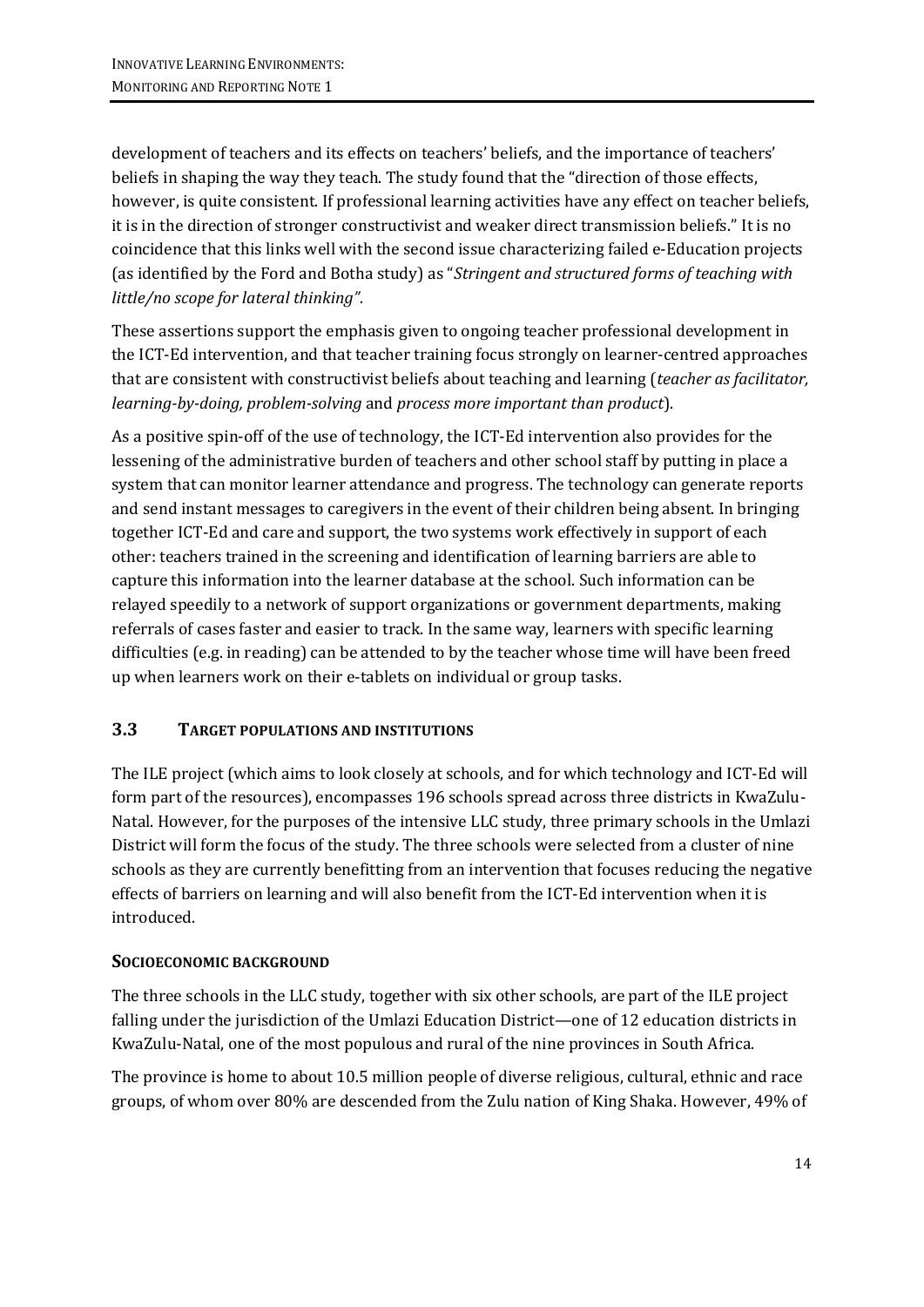the population is poor and reside in rural areas or "townships" (often comprising informal settlements in urban and peri-urban areas), of which Umlazi is a typical example.

The three chosen project schools come from areas mainly bordering the Umlazi township proper. Although all in the eThekwini metropolitan area, many are "rural" in nature. Such schools suffer higher levels of poverty and deprivation.

All three schools report high levels of unemployment (between70 and 90%), especially amongst the youth, as well as high levels of crime. Alcohol and drug abuse is prevalent around each school. Although there are a few lower middle class homes around the schools, the owners generally prefer to send their children to schools in the more affluent suburbs and townships in Durban.

#### **SELECTION CRITERIA FOR SCHOOLS**

The three primary schools that will form the core of the LLC study are Masuku, Manzolwandle and Isiphingo, which were selected because: they (i) are part of the barriers to learning programme; (ii) have also been chosen to participate in ICT-Ed when it is implemented; (iii) have Grades 5 to 7 classes.

With regard to the third criterion above, it is easier to measure the effects of the intervention in Grades 5 to 7 because

- English is the common language of instruction in these grades.
- Learners are easier to track because they remain in the same school for the three grades.
- Teaching starts to become more formal than in lower grades, and teachers tend to use the lecture method.
- The cognitive development of learners in this age band  $(9-12 \text{ years})$ —in which they begin to move from the concrete to the abstract—means that they are more capable of independent study.

#### **PROFILE OF THE SELECTED SCHOOLS**

Each of the three schools falls within a different circuit<sup>3</sup> in the Umlazi Education District. The following profiles were provided by the schools' principals.

(National standardized tests, known as Annual National Assessments, or ANA, are administered annually in September to measure learner performance. The pass mark is 40%. ANA results are shown for the three schools.)

#### **a. Masuku Primary School**

-

<sup>3</sup> A circuit is made of 3-4 wards, each ward being a cluster of between 15 and 30 schools. It is under the supervision of a circuit manager, who is responsible for overseeing the implementation of education at the schools.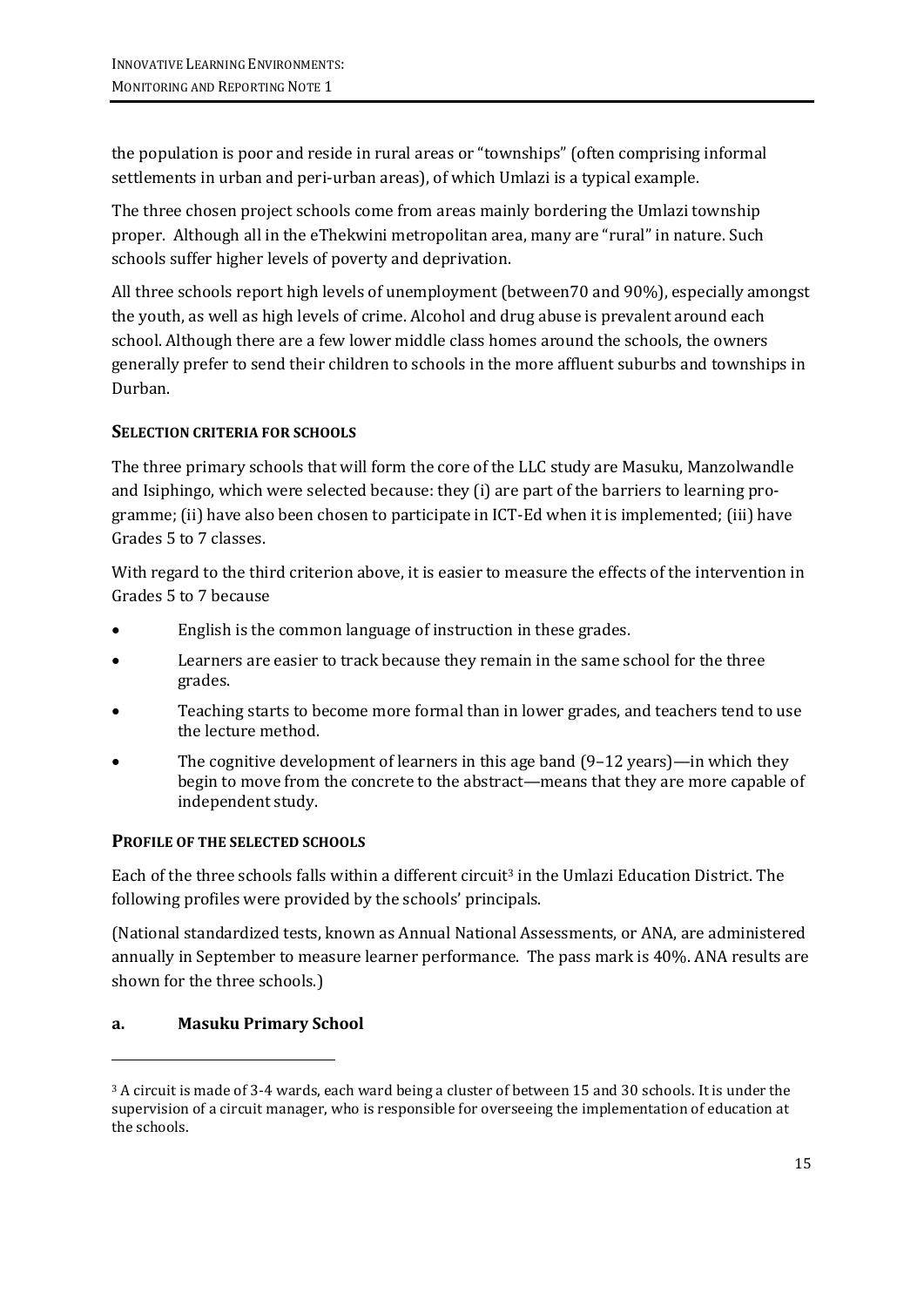The school is in the Umbumbulu Circuit. It was established by the community in 1988 and initially consisted of three classrooms. It has since been moved twice; in 2012 it moved to its present premises that were built for it by the KZNDoE.

The staff comprises 26 teachers, of whom 20 are female.

Its current enrolment (2013) is 1205 learners, in classes from Grades R–7.<sup>4</sup> The principal reports that most of the learners come from very poor families residing in the areas surrounding the school, and live with either their grandparents or other guardians. Most of the learners usually walk to school, while a few use public transport (taxis). The majority of the population in the area are unemployed, and crime and violence are rife.

The school's 2012 ANA results in the relevant grades are shown below.

| Grade | Literacy <sup>5</sup> | Numeracy |
|-------|-----------------------|----------|
|       | 43                    | 43       |
|       | 53                    | 61       |
|       | 35                    | 28       |

**TABLE 2: MASUKU PRIMARY, ANA RESULTS 2012**

### **b. Manzolwandle Primary School**

The school, located in the Mxenge Circuit, was established in 1969 under the Zulu Government (the old homelands' system), offering Grades 5 to 8. In 1991, however, this was changed, and the school now offers Grades 5 to 7, with a current enrolment of 521. There are 17 teachers, of whom 16 are female.

Until the mid-1990s, the school was heavily affected by political in-fighting and turmoil in the area, the effects of which are still felt today. There is much poverty, high unemployment, food shortages, high-levels of crime and drug abuse in the area. HIV and AIDS is rife, and many of the learners are living with their grandparents, or even alone. Most learners come from the areas directly surrounding the school and walk to school. Some, however, come from further and use taxis to get to school.

#### **TABLE 3: MANZOLWANDLE PRIMARY, ANA RESULTS 2012**

-

<sup>4</sup> Grade R (also referred to as Grade 0), is a non-compulsory year of pre-school. As part of Early Childhood Development, there is a major drive to promote schools to the establishment of Grade R classes in primary schools.

<sup>5</sup> First Additional Language (i.e. in this case, English)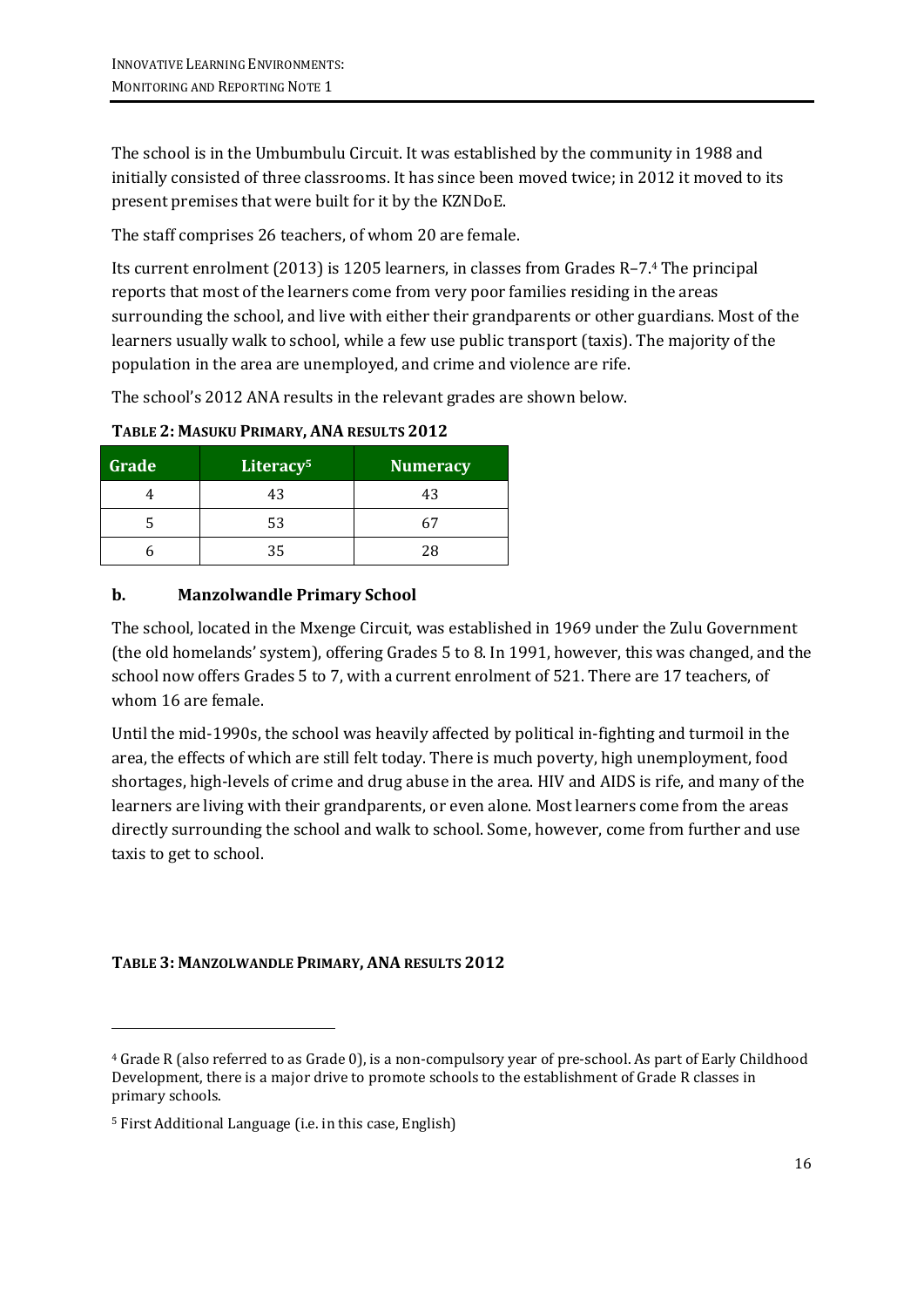| Grade | <b>Literacy</b> | <b>Numeracy</b> |
|-------|-----------------|-----------------|
|       | 25              | 36              |
|       | 37              | 23              |
|       | Not available   | Not available   |

#### **c. Isiphingo Primary School**

This school, located in the Phumelela Circuit, was established in 1974. The learner enrolment in 2013 is 1085, in Grades R to 7. There are 27 state paid teachers (plus another three paid by the School Governing Body), of whom 24 are female.

As with most schools in the area, Isiphingo's surrounds are characterized by high levels of unemployment, poverty, crime and poor socioeconomic conditions. Substance abuse is rife, especially amongst the unemployed and youth. Many learners' only daily meal comes from the school's feeding scheme.

| Grade | Literacy | Numeracy |
|-------|----------|----------|
|       | 41       | 36       |
|       | 44       | 28       |
|       | 46       | 17       |

#### **TABLE 4: ISIPHINGO PRIMARY, ANA RESULTS 2012**

#### **3.4 PROJECT GOVERNANCE AND ACCOUNTABILITY**

The ILE project, led by the provincial Department of Education (i.e. KZNDoE), will fall under the responsibility of the Senior General Manager, Curriculum Management and Delivery.

At the national level, the DBE will be an "interested partner", with the responsibility of scalingup successful education innovations to other provinces.

At school level, the school management team (SMT), headed by the principal, will "own" and lead the project. An integral part of the SMT is the institution level support team (ILST) of the school. This mandatory structure is responsible for coordinating the screening and identification of learners, and overseeing the implementation of measures to access support for learners experiencing barriers to learning.

The ILST has the power to co-opt members of the SGB to support the screening and identification process. Its functionality is critical because the successful screening and identification of learners is a key process in the eradication of barriers to learning, as well as the transformation of schools. In terms of the ILE project, both the SMT and ILST are critical structures for ensuring joint ownership for the project—which is essential for promoting greater caregiver and learner involvement in the education at the school. Communication with and the cooperation of care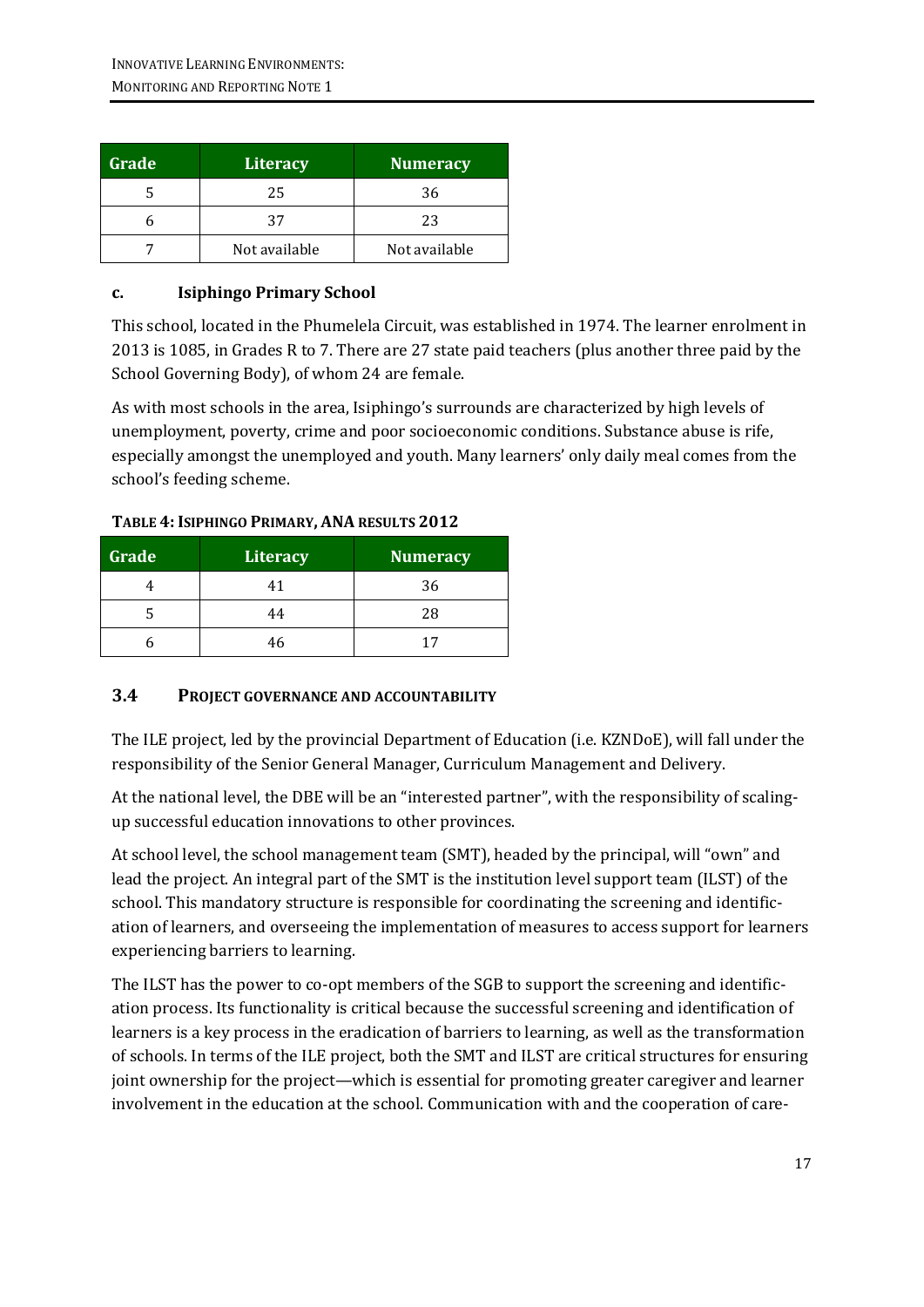givers and the community are also important in addressing security concerns (e.g. safeguarding the infrastructure and installed technology) at the schools.

A project steering committee (PSC) established at district level, comprises district officials from the KZNDoE, drawn from the units responsible for curriculum, management and governance, human resource development, physical infrastructure, Maths, Science and Technology, and special needs education. Provincial officials responsible for these areas, as well as funders' representatives, are also invited to the PSC meetings, where reports are presented and progress discussed. Jointly formulated terms of reference (see **Appendix 1**) guide the functioning of the PSC, which is chaired by the district manager or nominated representative.

MIET Africa, as the Department's lead implementing partner, has the critical role of ensuring that through orientation and training, the teachers, school management, caregivers and members of the community are involved as key stakeholders and partners. (MIET Africa is also the coordinator for the ILE project).

Other partners supporting the project include ReMagine, responsible for resource mobilization and installation of the ICT infrastructure; the Umoya Technology group, responsible for the installation of digital learning materials and connectivity; First National Bank Fund and the First Rand Empowerment Foundation (through Tshikululu Social Investments), responsible for resourcing the care and support activities of the barriers-to-learning programme, and participating in the action research.

## **4 Strategies and Activities**

### **4.1 THE TWO "STRANDS"**

The project, to be implemented as a "learning laboratory", is a combination of two interventions, both designed to address barriers to learning and improve learner performance.

#### **a. ADDRESSING BARRIERS TO LEARNING AND DEVELOPMENT STRAND**

This strand seeks to strengthen schools to address the socioeconomic, psychosocial and intrinsic barriers that are experienced by learners, and which impact on their ability to devote attention to their studies. It supports the second strand to achieve its outcome of improved learner performance.

However, in the actual implementation of the strategies and activities, there will not be a linear rollout process that separates the implementation of the teaching and learning transformation component from the eradication of barriers to learning component. Some activities will be implemented concurrently. For example, while the schools' ILSTs are being established and strengthened (through orientation and the training and building of capacity of management and staff), the content knowledge of teachers can be assessed, and they can commence with the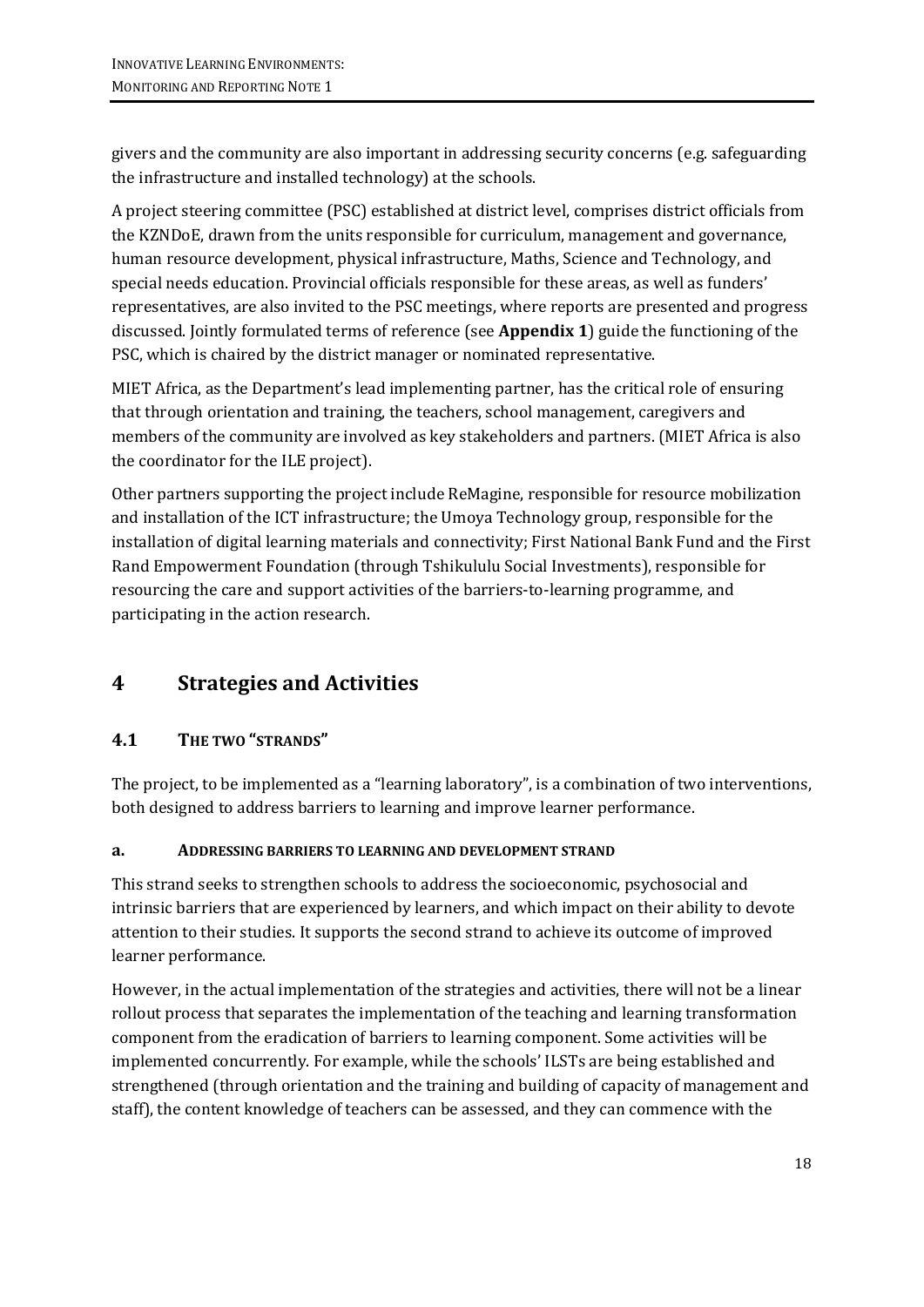programme of capacity development in their subject content areas, even if the technology and infrastructure has not yet been installed.

#### **b. TRANSFORMING TEACHING AND LEARNING STRAND**

This component addresses the needs of teachers in respect of capacity building (subject content and teaching skills), and the needs of learners experiencing *pedagogical* barriers. It is directly linked to the outcome of improved learner performance. The ICT-Ed project is a key part of the transformation of teaching and learning component, as it builds on and facilitates the capacitybuilding of teachers in their subject content knowledge and teaching skills. ICT is therefore both a tool and a resource in the transformation of teaching and learning that aims to achieve learner-centred teaching and learning environments at the schools.

### **4.2 IMPLEMENTATION STAFF**

The training and orientation of teachers, school management, caregivers, and communities are implemented by training coordinators, each of whom is responsible for the training in a cluster of schools (nine schools in the case of Umlazi District, three of which are the LLC schools). The training coordinator is a qualified education specialist who has training in Inclusive Education, care and support, as well as the requisite coordination and facilitation skills. The training coordinators also have subject specific knowledge and experience in literacy or numeracy or both, and have experience in using learner-centred methodologies in their specialist subject/s. MIET Africa recruits these staff members from a database of experienced trainers (compiled over the years from similar projects implemented in the province and nationally). Although such trainers enter the project with knowledge and experience, they are given an induction, orientation and training programme to fulfil the specific needs of the project.

#### **4.3 ACTIVITIES**

A summary of the activities for each strand is provided below.

#### **a. ADDRESSING BARRIERS TO LEARNING AND DEVELOPMENT STRAND**

- Training and building the capacity of teachers to implement the screening, identification, assessment and support process in their classes, so that learners experiencing barriers to learning can be detected and appropriately supported
- Training principals and SMTs in effective school and curriculum management
- Establishing support structures at each school to assist learners identified as needing support
- Establishing a multisectoral network of support agencies and service providers that operate in the area and that can provide the necessary support to identified learners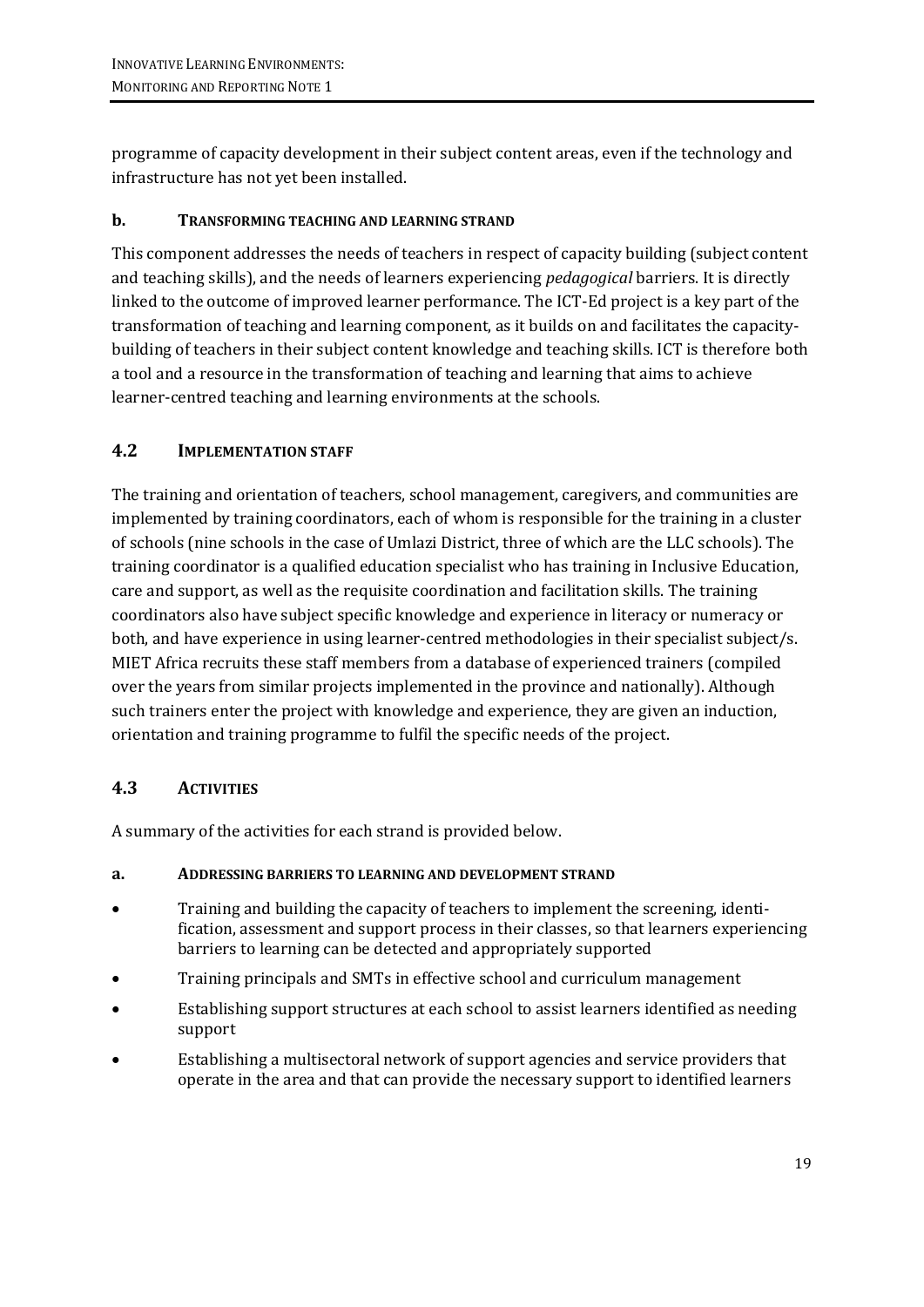Facilitating support for needy learners and their families through the organization of multisectoral service delivery days in collaboration with provincial and local government-driven initiatives.

#### **b. TRANSFORMING TEACHING AND LEARNING STRAND**

- Assessing teachers to establish their levels of competence in subject content knowledge and teaching skills
- Training and building the capacity of teachers in content knowledge and teaching skills
- Training teachers in using ICT in lesson planning and teaching content
- Conducting classroom observation and support visits, accompanied by reflection meetings to provide feedback
- Installing and supplying ICT infrastructure and equipment at schools
- Training and supporting teachers on how to plan lessons and use technology to design learner-centred learning activities
- Establishing professional learning communities of practice

Teachers of Mathematics, Science and Languages will be encouraged to meet regularly in their subject groups at a nodal centre (education centre or school) to share lesson plans, teaching experiences and best practice.

The teacher preparation, capacity-building, training and support programme is summarized below.

| <b>Component</b>                                                 | <b>Target group</b>                                                                        | <b>Implementation mode</b>                                                                                                                                                                                                                                 | <b>Trainer requirements</b>                                                                                                                                                                           |
|------------------------------------------------------------------|--------------------------------------------------------------------------------------------|------------------------------------------------------------------------------------------------------------------------------------------------------------------------------------------------------------------------------------------------------------|-------------------------------------------------------------------------------------------------------------------------------------------------------------------------------------------------------|
| Care and<br>support,<br>inclusion and<br>barriers to<br>learning | All teachers in<br>the school                                                              | School-based training, 10 days x<br>two and half hours per day;<br>Sessions begin at 13h00 and<br>end at 15h30                                                                                                                                             | Specialized training and exper-<br>ience in establishing inclusive<br>schools; working knowledge of<br>Education White Paper 6; good<br>adult learning facilitation skills                            |
| Subject<br>content<br>knowledge                                  | Literacy and<br>Numeracy<br>teachers; HODs<br>for curriculum<br>management and<br>delivery | Fortnightly training sessions;<br>task and assignment completion<br>and feedback sessions; use of<br>digital platform for self-learning<br>and blended learning                                                                                            | Teaching qualification and<br>experience in the subject;<br>knowledge of and experience in<br>learner-centred approaches<br>and technology-based teaching<br>for the relevant subject                 |
| Teaching<br>skills                                               | All Literacy and<br>Numeracy<br>teachers                                                   | Fortnightly training sessions in<br>learner-centred teaching<br>(theory and practice), research-<br>ing and preparing resources,<br>lesson planning and delivery;<br>simulated/mock classroom<br>teaching; teaching for diversity<br>assessment approaches | Teaching qualification and<br>experience in the subject;<br>expertise and experience in<br>learner-centred approaches<br>and assessment for the relevant<br>subject; expertise in ICT in<br>education |

#### **TABLE 5: TRAINING AND SUPPORT PROGRAMME**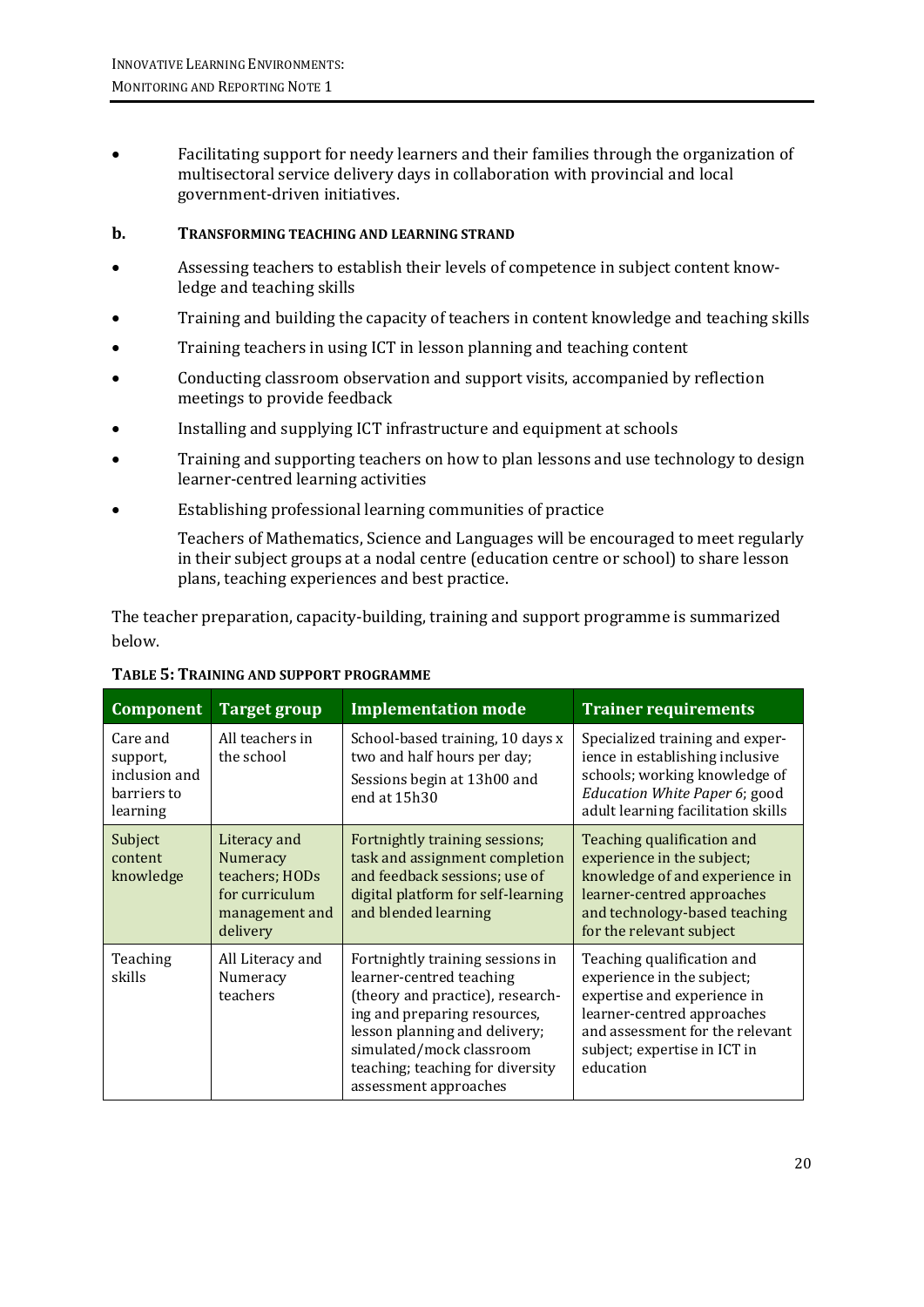| <b>Component</b>                                      | <b>Target group</b>                  | <b>Implementation mode</b>                                                                                                                                                                                                                                    | <b>Trainer requirements</b>                                                                                                                                                                                                                                            |
|-------------------------------------------------------|--------------------------------------|---------------------------------------------------------------------------------------------------------------------------------------------------------------------------------------------------------------------------------------------------------------|------------------------------------------------------------------------------------------------------------------------------------------------------------------------------------------------------------------------------------------------------------------------|
| Classroom<br>observation,<br>mentoring<br>and support | All teachers in<br>the school        | School visits conducted by the<br>trainers as follow-up mentoring<br>and support sessions for<br>individual and groups of<br>teachers to discuss classroom<br>practice, challenges and<br>solutions; class observations for<br>providing feedback to teachers | Trainers with the knowledge<br>and experience are required for<br>these visits because they need<br>to observe classroom practice<br>and provide constructive input;<br>trainers are trained in<br>mentoring and supporting<br>teachers (use of appropriate<br>tools). |
| Professional<br>development<br>sharing<br>networks    | All teachers and<br>subject advisors | Project staff facilitate and coor-<br>dinate the meetings and work-<br>shops of the subject committees<br>held as part of the professional<br>development of teachers.<br>Such committees may be<br>school-based, circuit- or even<br>district-based.         | Trainers are required to be<br>efficient coordinators to set up<br>meetings in collaboration with<br>the subject advisors and other<br>education specialists at the<br>district level.                                                                                 |
|                                                       |                                      | As technology is introduced,<br>virtual and online "committees"<br>making use of the technology<br>platform are established.                                                                                                                                  |                                                                                                                                                                                                                                                                        |
|                                                       |                                      | Circuit/district meetings are<br>held once per quarter, after<br>hours.                                                                                                                                                                                       |                                                                                                                                                                                                                                                                        |
|                                                       |                                      | The DBE and South African<br>Council of Educators are negoti-<br>ating incentives to be awarded<br>to teachers attending profes-<br>sional development<br>programmes                                                                                          |                                                                                                                                                                                                                                                                        |

## **5 Monitoring and evaluation**

This section of the paper discusses the monitoring and evaluation (M&E) approach and the theory of change that underpins the interventions in the transformation of teaching and learning.

### **5.1 APPROACH TO M&E**

The approach to formulating the theory and the subsequent monitoring of the implementation of the programme will be guided by the principles of Realist Evaluation as found in the work of Ray Pawson and Nick Tilley (2004). They state that the purpose of Realist Evaluation is to have an "explanatory quest" that does not ask "What works?" or "Does this programme work?", but rather: "What works for whom in what circumstances, and in what respects and how?"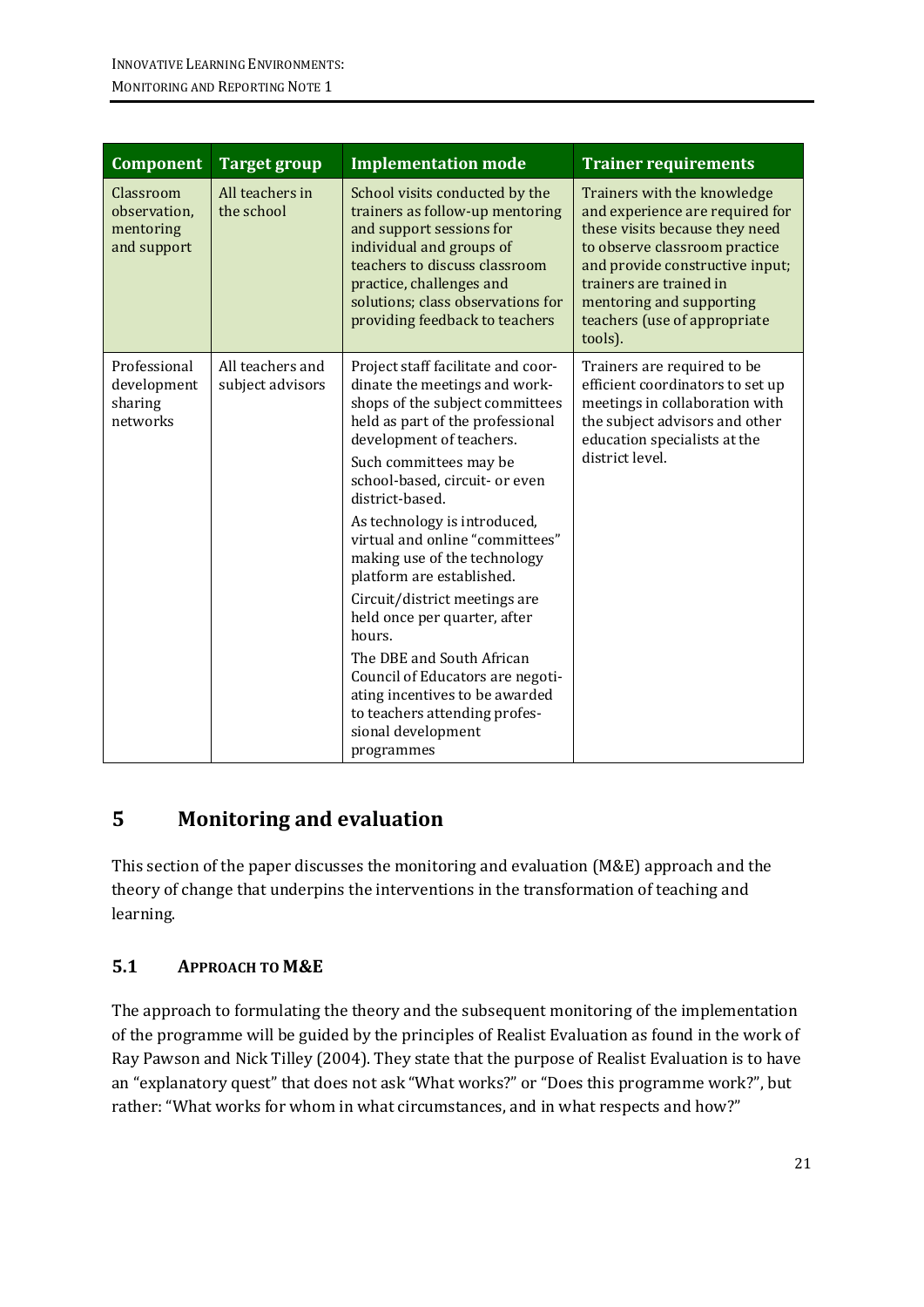As a first step, the realist approach requires that the intervention's underlying theory of change be articulated. This is a hallmark of the theory-driven evaluation tradition, to which the Realist Evaluation approach belongs.

The motivation for using such an approach is explained by Pawson and Tilley:

Realists regard programmes as rather sophisticated social interactions set amidst a complex social reality. Science deals with intricacy by using an analytic framework to break down systems into their key components and processes. Realist evaluation stresses four key linked concepts for explaining and understanding programmes: 'mechanism', 'context', 'outcome pattern', and 'context-mechanism-outcome pattern configuration'.

From this it can be deduced that the Realist Approach provides a suitable analytical framework to monitor the changes brought about by the interventions ("measures") introduced. A brief overview of the key linked concepts helps explain this:

 **Context** (not to be confused with its literal meaning that often is associated with "locality") refers to the prevailing circumstances, conditions and situation experienced by the population that is targeted by the interventions.

An understanding of the context therefore helps in explaining to what extent an intervention will work under prevailing conditions, or under which conditions a measure will produce the best outcomes.

In terms of the ICT-Ed intervention, several components of *context* will help explain the differences in behaviour change *from* one school to another, and *within* the three schools (the learning laboratory of change or LLC).

 **Mechanism** refers to the actual actions and reactions triggered by the introduction of the intervention.

The provision of tablets to learners invokes responses in them (i.e. learners act in response), which are explained as mechanisms (which could be positive or negative). For example, they could begin (even without any teaching) to play games or send messages, or even access interesting information stored on the device.

 The mechanisms or actions lead to **outcome patterns** that could match the desired intentions articulated in the programme theory (such as, "children will be able to access and use digital information").

Pawson and Tilley explain that "outcome-patterns comprise the intended and unintended consequences of programmes, resulting from the activation of different mechanisms in different contexts".

#### **Context-mechanism outcome pattern configurations**

It is further explained that realist evaluation is about "theory testing and refinement. Context-mechanism outcome pattern configurations (CMOCs) comprise models indicating how programmes activate mechanisms amongst whom and in what conditions, to bring about alterations in behavioural or event or state regularities."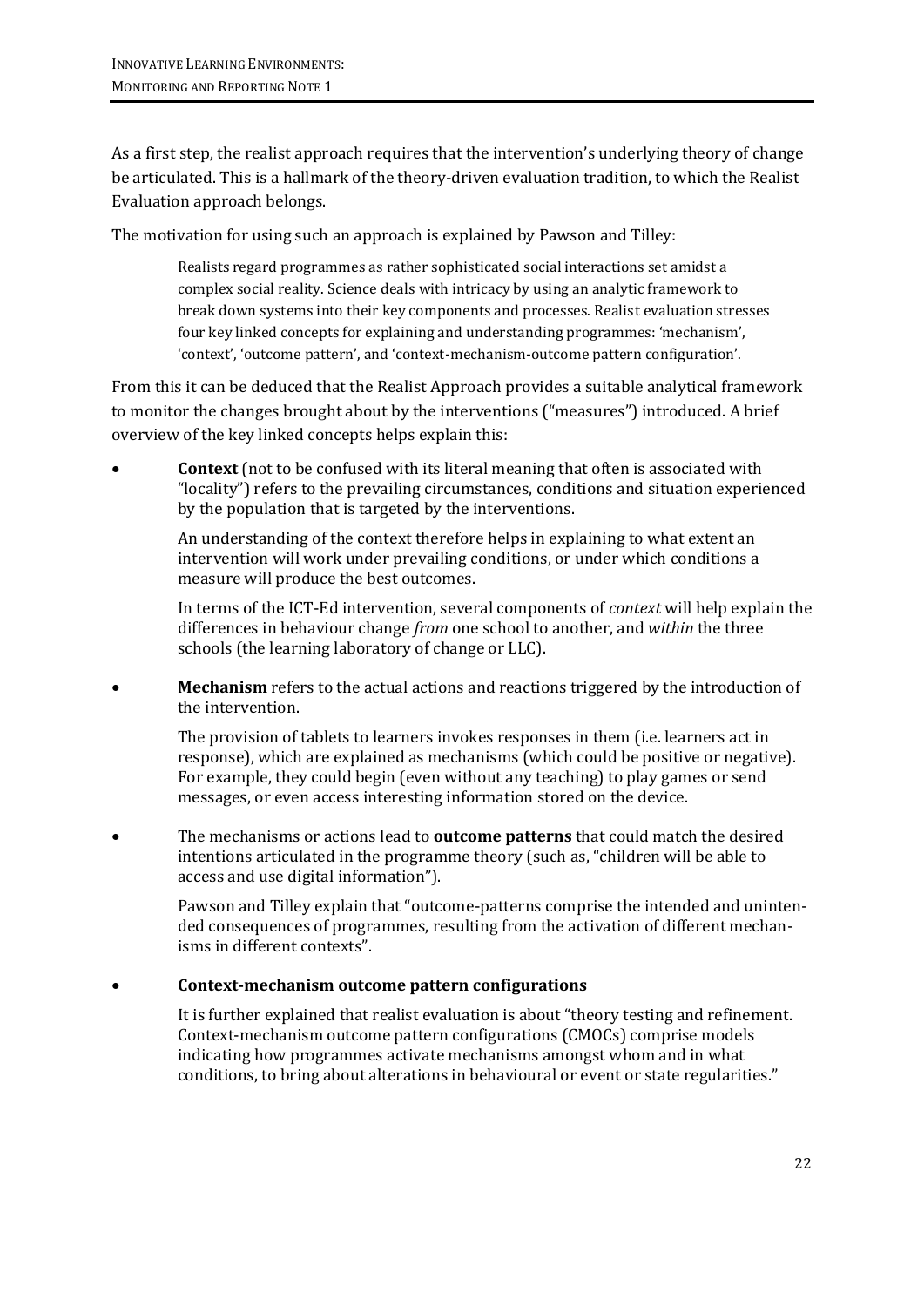Although the foregoing is a rather simplified explanation, it serves to illustrate the possibilities that the realist approach presents to explain changes that an intervention invokes in the target population, and answers the question "what is going on in an intervention programme?" The method is attractive because it allows for the use of both qualitative and quantitative data, and lends itself to the use of a variety of methods (i.e. mixed methods). Given the scope of enquiry required for the LLC, the realist approach therefore presents a reasonable way forward.

### **5.2 THEORY OF CHANGE**

Because the specific focus of the ILE project is the transformation of teaching and learning as the first step in *system transformation*, the reconfiguration of roles at school level takes centre stage. However, transformation and change take place at different levels and within different contexts. **Table 1** (see above) points to the theory of change with reference to the roles of the various stakeholders.

At the school level, the key changes expected include the following:

- A significant reduction in barriers to learning amongst learners in the project schools, thus allowing them to focus more on learning
- A caring and supportive school environment enabling all children to participate in learning
- Greater participation of learners in their own learning (i.e. taking responsibility for their own learning) using the additional resources made available to them
- A change in the role of the teacher from being a "transmitter of knowledge" to one who carefully plans, organizes and manages learning events, using a variety of relevant resources
- The lecture method of teaching replaced by the teacher responding to learners who present their solutions to carefully-planned tasks and problems that were set by the teacher
- The use of a variety of teaching and assessment approaches that respond to the diverse learning needs of learners with different abilities, learning styles and cognitive levels
- The use of technology as one of the many tools to access resources, and as a resource in itself

## **6 Programme theory**

For the purposes of the MN1, a simple programme theory is presented as the first step.

**IF** learners experiencing barriers to learning are identified and given access to appropriate support by trained teachers and appropriate structures within and outside the school,

**THEN** they are more likely to attend school regularly, be more attentive in class and benefit from learning activities.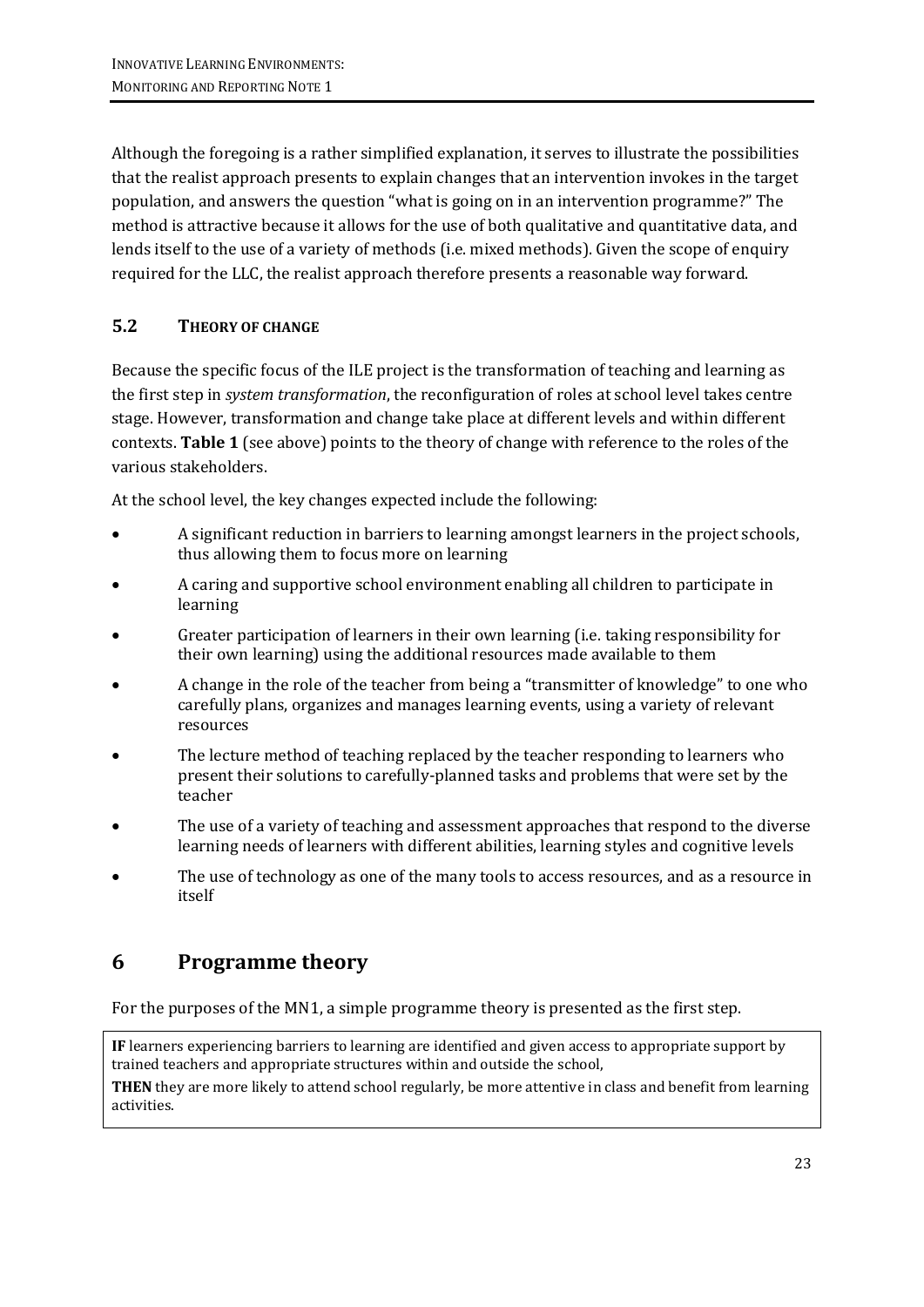**AND IF** teachers have a thorough understanding of the subject content that they teach and are trained in learner-centred approaches to teach using a variety of resources that take into account the diverse learning needs of learners under their care,

**THEN** learners will be encouraged to take greater responsibility for their learning by engaging in carefully selected tasks using the relevant resources made available to them.

**AND IF** schools are equipped with appropriate interactive technology with the necessary digital content,

**THEN** learners and teachers will have access to technology-based teaching and learning resources.

**AND IF** teachers are adequately trained in using the technology to plan and present lessons using learnercentred approaches that encourage learners to use the technology to explore concepts, find relevant information and participate effectively in lessons,

**THEN** learners will have greater opportunities to access relevant resources and engage in self-learning activities.

**AND IF** teachers participate actively in and share their experiences at teacher professional development learning committees,

**THEN** they will reflect on their own practice, benefit from shared experiences, and gain confidence in their own content knowledge and innovative teaching skills.

**AND IF** learners and teachers are supported in establishing classrooms as innovative learning environments through classroom visits by master teachers,

**THEN** learners will improve their education achievement.

However, closer to when the ICT-Ed strand is implemented, this programme theory will need to be reworked in greater detail, in order to articulate the official programme theory in terms of the *context-mechanisms-outcomes patterns-configuration* (or CMOC). This is a major task, because all the intervention components will need to be included as configurations in CMOC terms. Three key components of the ICT-Ed intervention will be subjects of detailed scrutiny: i.e. (i) the teachers' classroom practice; (ii) teacher professional development (professional learning communities); (iii) learner participation in their own learning, with particular reference to technology-based teaching and learning.

This theory of change is expanded upon in in **Appendix 2**, where the desired outcomes and mechanisms to realize the "theory" are illustrated.

#### **6.1 EVALUATING THE EFFECTIVENESS OF THE INTERVENTIONS**

In addition to conducting in-depth M&E using the realist approach described above, the ILE project also presents the opportunity to conduct a comparison of results in two other comparable groups of schools, with the three LLC schools as the intervention group. For this purpose, a few key indicators will be used to compare the impact of the interventions, and include school attendance and drop out and learner performance (ANA results).

The nature of each group is briefly described below.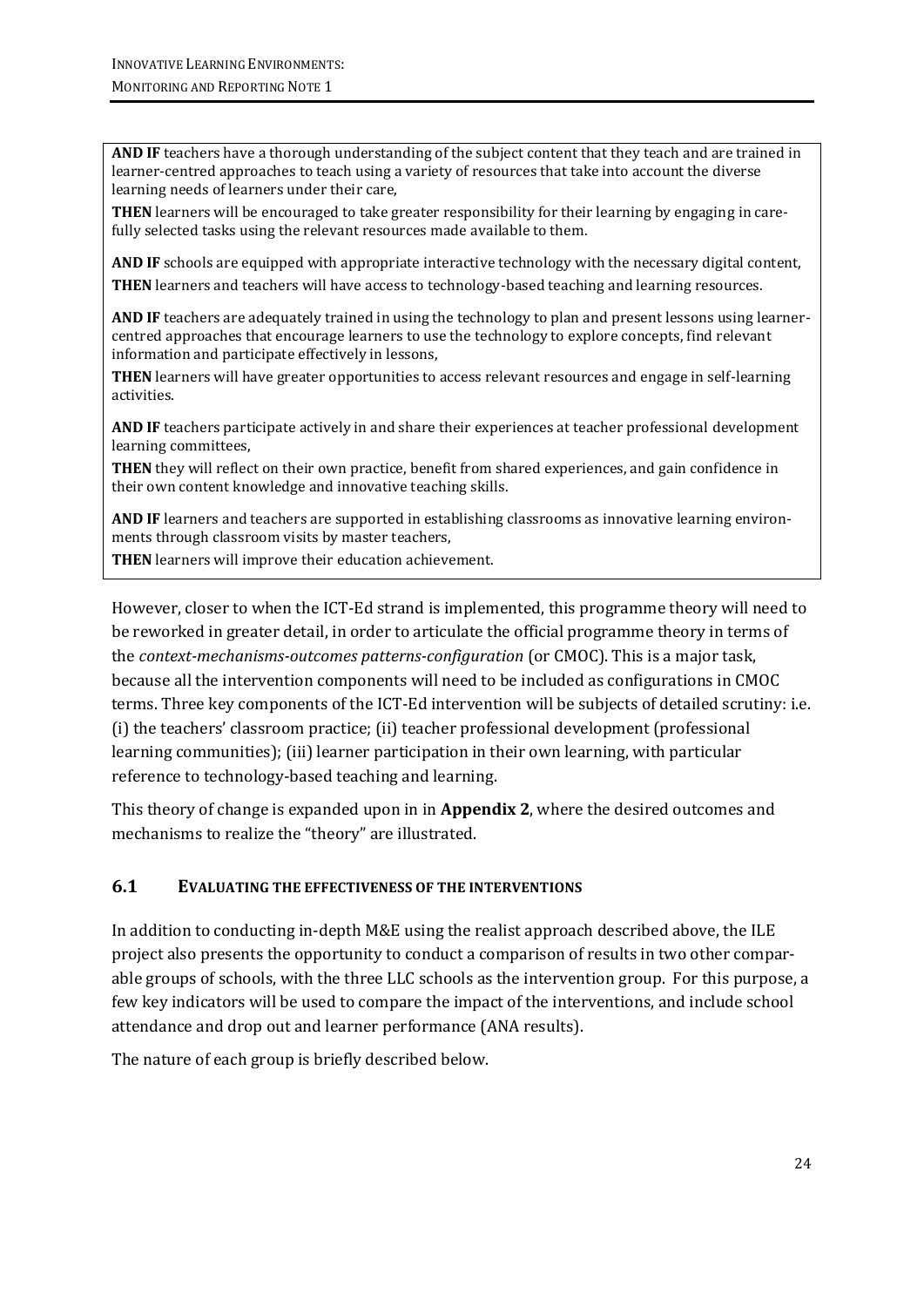### **GROUP 1 (INTERVENTION GROUP)**

This will comprise the three LLC schools, which will have the barriers to learning programme, and the transformation of teaching and learning intervention from the ICT-Ed component.

### **GROUP 2 (COMPARISON GROUP A)**

This will comprise three schools, which will be similar to the intervention group in terms of locality, learner enrolment and profile, grades offered and learner performance in Grade 6. However, while these schools will have the ICT in Education component, they will not have the barriers to learning intervention.

### **GROUP 3 (COMPARISON GROUP B)**

This will comprise three schools, which will be similar to the intervention group in terms of locality, learner enrolment and profile, grades offered and learner performance in Grade 6. However, these schools will be chosen from outside of the ILE intervention group of schools, and will not be involved in either the barriers to learning intervention or the transformation of teaching and learning programme (ICT-Ed).

The schools in the two comparison groups (i.e. Groups 2 and 3) have yet to be identified because schools to participate in the ICT-Ed project are still to be finalized.

To ensure that the results of the groups are comparable, the following will be done:

- Conduct advocacy meetings with the selected schools to obtain approval for the research, and agreement on the indicators and data to be collected
- Collect baseline data from the schools identified
- Collect data on an ongoing basis, using the indicators
- Hold reflection and reporting meetings to discuss findings
- Convene final sharing meeting to discuss the results and plan for future action

## **7 Risk Factors**

As with any complex intervention programme, several risk factors are present that are likely to threaten the delay and/or derail smooth implementation of the programme. The following table summarizes the key factors likely to affect the interventions designed to transform teaching and learning.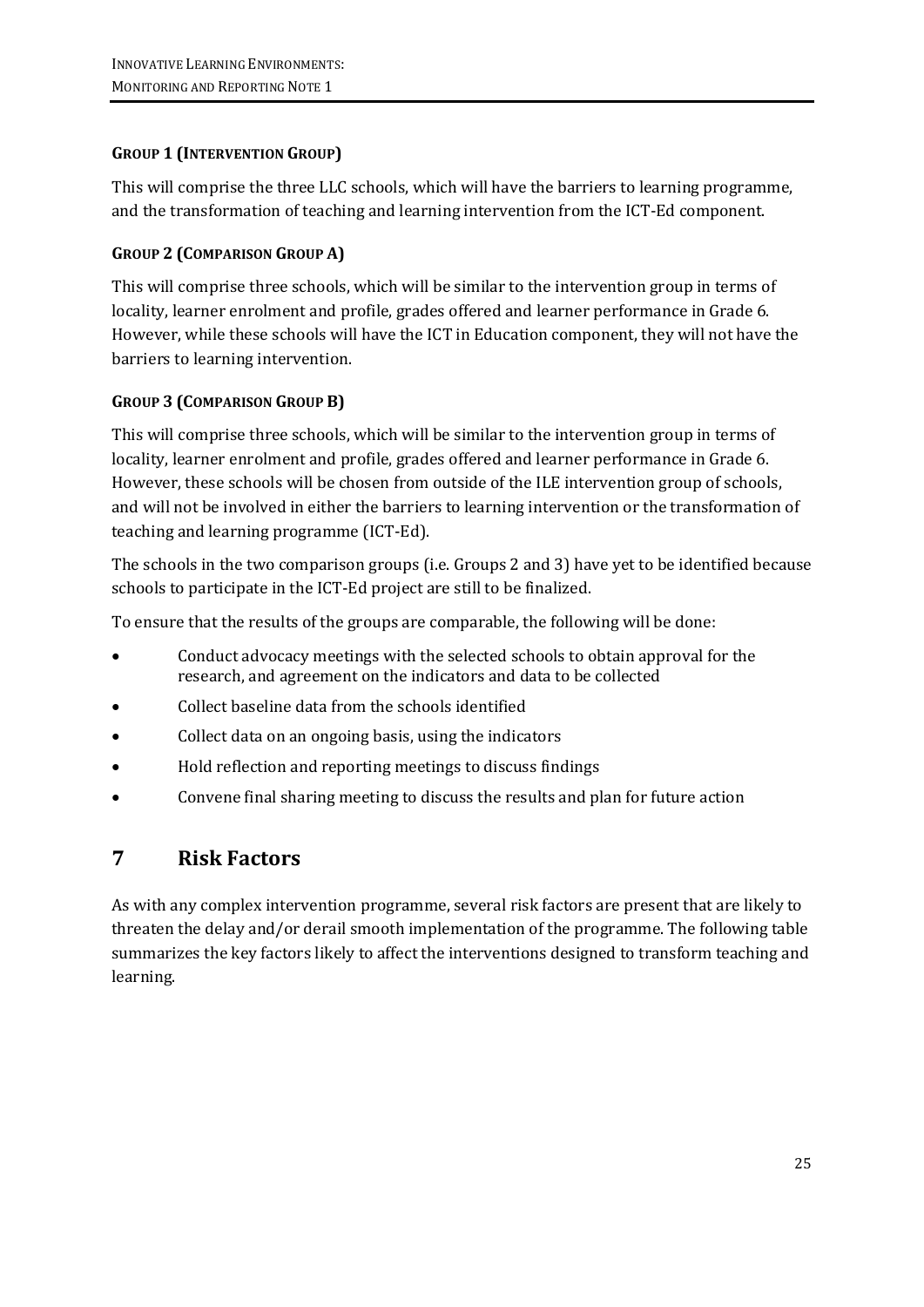| Poor teacher<br>attendance at<br>training<br>sessions | Full complement of<br>teachers not being<br>trained, leading to<br>uneven programme<br>delivery and results                               | Reschedule training times and<br>logistics                                                                                                                                                                                     | Teachers travelling in lift<br>clubs or by public<br>transport often have to<br>leave training sessions<br>early or miss their lifts.<br>Teacher apathy can be<br>an issue.                          |
|-------------------------------------------------------|-------------------------------------------------------------------------------------------------------------------------------------------|--------------------------------------------------------------------------------------------------------------------------------------------------------------------------------------------------------------------------------|------------------------------------------------------------------------------------------------------------------------------------------------------------------------------------------------------|
| Delays in<br>technology<br>installations              | Delay in programme<br>implementation                                                                                                      | Re-sequence training activities<br>to ensure basic training in<br>content and teaching skills<br>continue until technology is<br>installed                                                                                     | <b>Funding arrangements</b><br>for high cost technology<br>installations often take<br>time.                                                                                                         |
| Poor buy-in<br>from stake-<br>holders                 | Poor attendance at<br>events and non-<br>completion of<br>activities, leading to<br>delays and non-<br>achievement of<br>credible results | Need to have ongoing advocacy<br>and consultation with stake-<br>holders, ensuring that processes<br>are participatory<br>If necessary, redo advocacy to<br>show value and relevance to the<br>beneficiaries and stakeholders. | The initial advocacy and<br>clear information dis-<br>semination sessions are<br>essential for getting<br>meaningful partici-<br>pation: this therefore<br>needs to be done well.                    |
| Industrial<br>action by<br>teacher unions             | Halts implemen-<br>tation and leads to<br>delays achievement<br>of results                                                                | Re-scheduling of activities<br>Focusing on the key and<br>essential activities                                                                                                                                                 | These are unpredictable<br>and may lead to weeks<br>or months of delays<br>because schools are<br>inaccessible. When they<br>do resume, they use out-<br>of-school time for catch-<br>up programmes. |

#### **TABLE 6: KEY RISK FACTORS AFFECTING INTERVENTION**

### **8 Conclusion**

This monitoring note attempts to present a clearer picture of the LLC. The proposed realist approach in monitoring the LLC has been selected because of the complex nature of the project and the need to explain outcome patterns, many of them expected to be quite unpredictable.

In the table on the mechanisms and outcome patterns (see **Appendix 2**), reference is only made to the "positive". However, negative mechanisms and outcome patterns are also possible. It is important therefore, that an approach is selected that can go further than just saying whether a programme works or not. There is a need to explain both predicted and unexpected outcomes in a rational way. The realistic approach adopted also accommodates different research methods and approaches. In the ILE project, it is therefore possible to use the three schools where intensive M&E is done as the "experimental" group, while using a selection of schools of similar characteristics that will not have the interventions as the "control" group, so that the effect of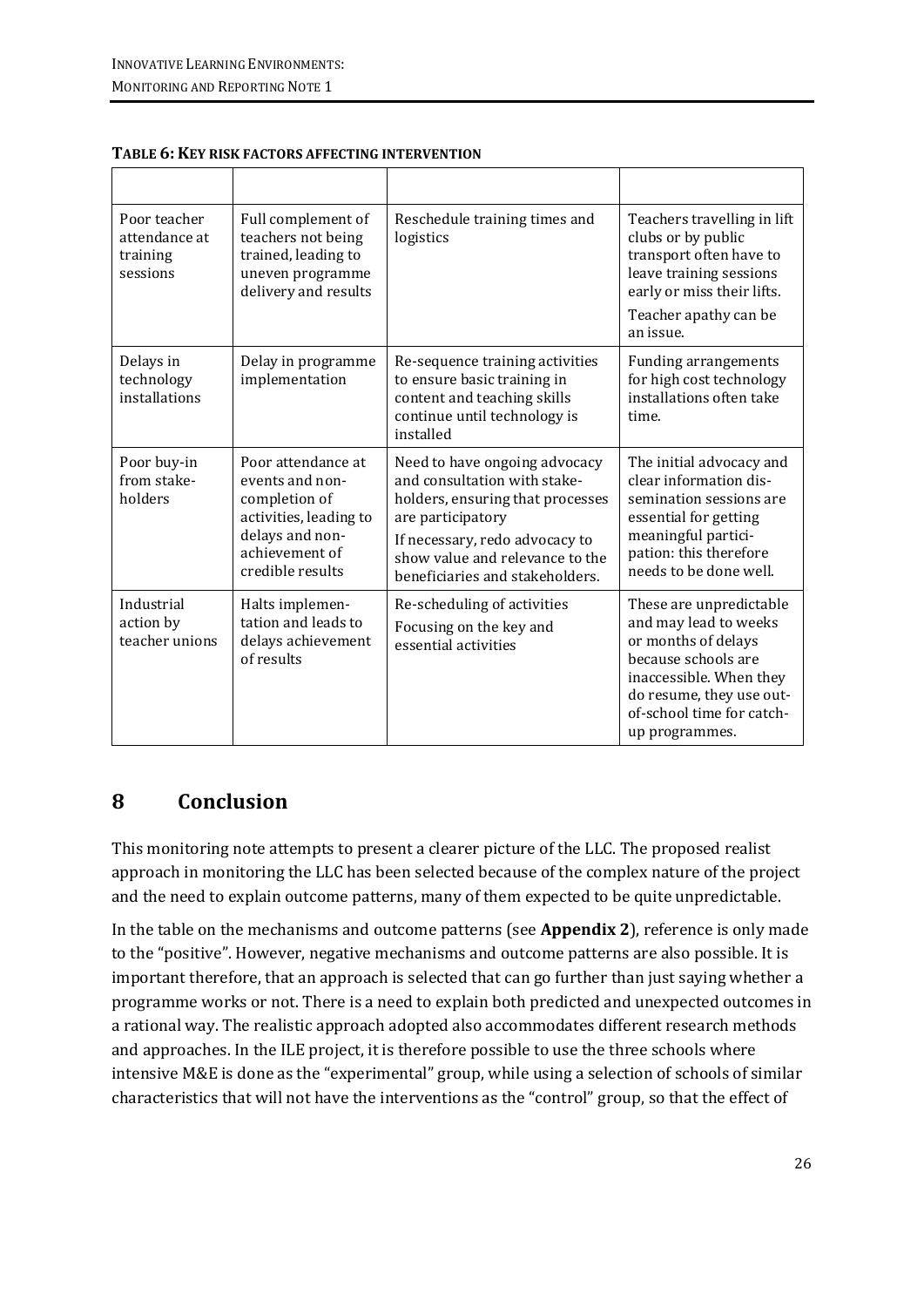the interventions can be compared. Key indicators (such as learner attendance, learner performance, and learner participation) will be used as the basis for the comparison.

## **References**

Department of Basic Education [DBE] (2010) *Curriculum and Assessment Policy Statements (CAPS)*. Pretoria: DBE.

Department of Education [DoE] (2004) *White Paper on e-Education: Transforming Learning and Teaching through ICT*. Pretoria: DoE.

Ford M & Botha A (2010) *A Pragmatic Framework for Integrating ICT into Education in South Africa*. Pretoria: CSIR.

Mouton J (2012) M Phil Module 1: University of Stellenbosch.

OECD (2009) *Teaching Practices, Teachers' Beliefs and Attitudes in Creating Effective Teaching and Learning Environments: First Results from TALIS*.

Pawson R & Tilley N (1997) *Realistic Evaluation*. London: Sage.

## **Appendices**

**Appendix 1**: The Project Steering Committee terms of reference

**Appendix 2**: Outcomes and mechanisms.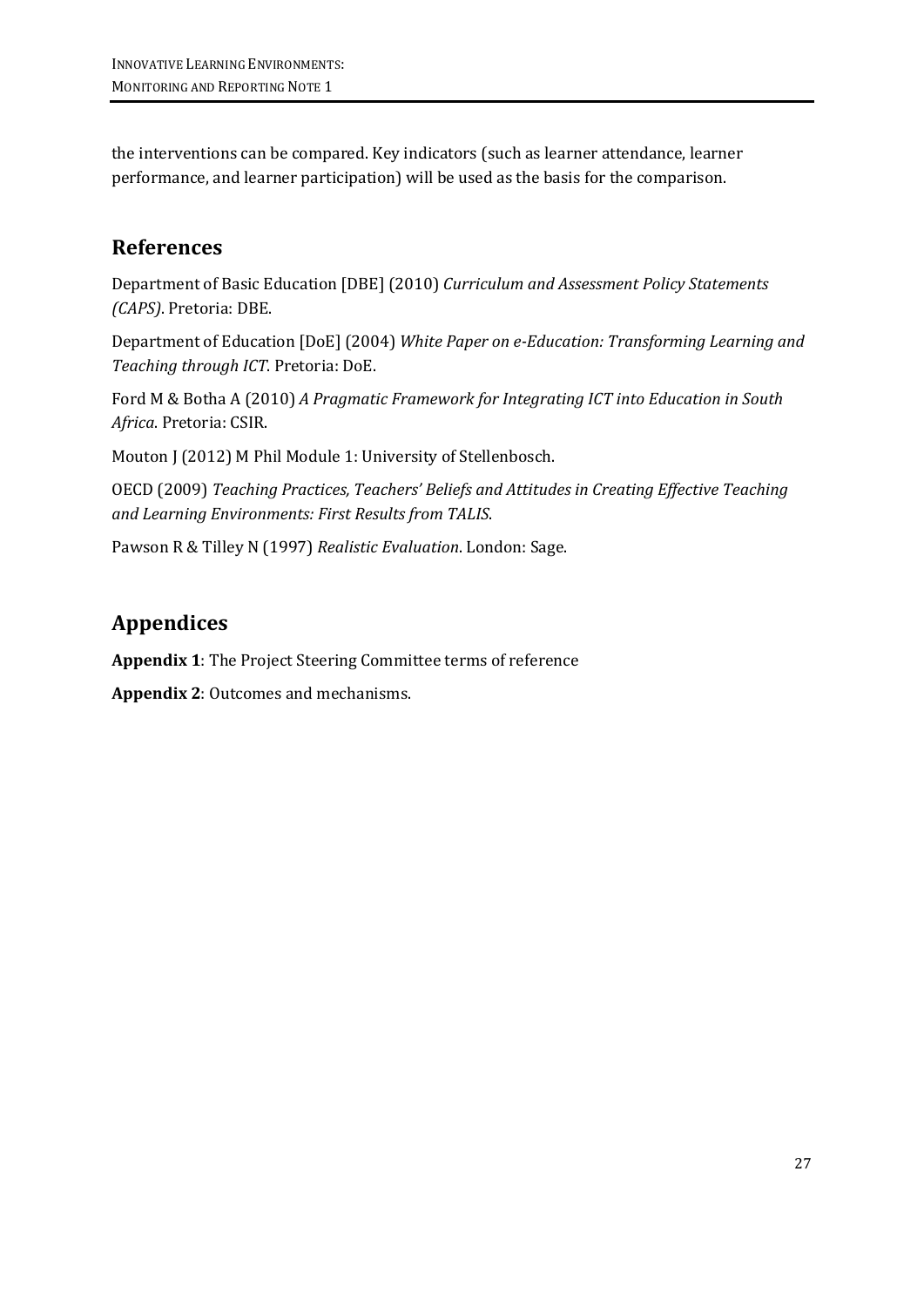## **Appendix 1: The Project Steering Committee terms of reference**

#### **COMPOSITION**

The PSC is made up of members from:

- The Department of Education, Umlazi District
	- $\triangleright$  representation from the relevant directorates in the Provincial Office (e.g. IE, Teacher Development, Curriculum GET)
	- $\triangleright$  Circuit managers from the circuits of the participant schools
	- $\triangleright$  Representative of the principals of participating schools
	- $\triangleright$  Representative of the SGB of the participating schools
- Representative of the Investment Partner (Tshikululu Social Investment)
- Representatives of the implementing partner organisations (PMDP, CIE and MIET Africa)
- Representative of people with disabilities from the participant school communities
- Teacher Union representatives

#### **PROPOSED ROLES AND FUNCTIONS**

The PSC is primarily responsible for the strategic oversight of the project planning, implementation, monitoring and evaluation (M & E) of, and reporting on the project, ensuring that all terms and conditions relating to the project agreement are adhered to. More specifically the PSC will

- Oversee the project implementation;
- Lead the advocacy for the project within the different units within the District;
- Ensure that relevant units within the DoE support project implementation through close monitoring of activities at school, district and community level;
- Work towards integration of the project activities into the different units' action plans (for sustainability). In this regard the PSC will lead the development of a sustainability plan for the project beyond the currently funded programmes;
- Resolve challenges that may emerge in the course of project implementation
- Support the M&E activities of the project

#### **REPORTING**

- The PSC will report to District Manager and the Management Committee through the chairperson at least once a quarter;
- At PSC meetings, reporting on project implementation will be led by the district representatives of the different units assisted and supported by project implementing partners;

#### **MEETINGS**

- The PSC will meet once per quarter;
- The meetings of the PSC will be chaired by the District Manager or her/his designated representative responsible for the project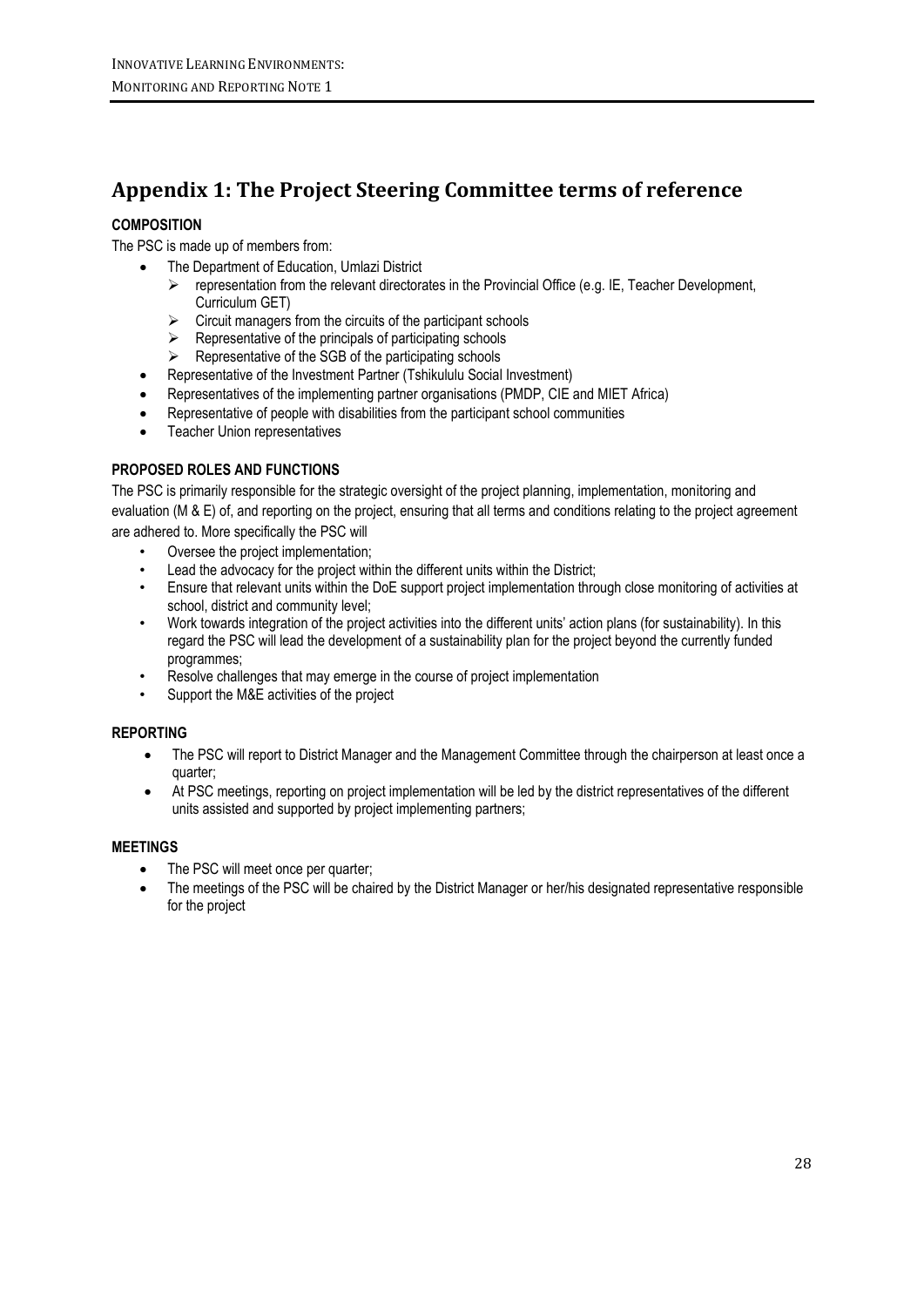## **Appendix 2: Outcomes and mechanisms**

| Intervention /<br><b>Measure</b>                                                                                                                                             | <b>Predicted</b><br>outcome                                                                         | <b>Effect / mechanisms</b>                                                                                                                                                                                     | Possible outcome patterns                                                                                                                                                                                                       | How changes are<br>observed                                                                          |
|------------------------------------------------------------------------------------------------------------------------------------------------------------------------------|-----------------------------------------------------------------------------------------------------|----------------------------------------------------------------------------------------------------------------------------------------------------------------------------------------------------------------|---------------------------------------------------------------------------------------------------------------------------------------------------------------------------------------------------------------------------------|------------------------------------------------------------------------------------------------------|
| Training of teachers to<br>screen, identify and<br>refer learners for<br>support<br>Establishment of<br>structures and a<br>network of support for<br>learners with barriers | Improved and caring<br>school environment<br>and system to deal<br>with barriers to<br>learning     | Teachers screen learners for barriers to<br>learning using appropriate tools;<br>Teachers develop individual support<br>plans for learners experiencing barriers<br>and develop strategies to address barriers | Learners with barriers being assessed<br>timeously and accessing support<br>Learners' attendance improves and<br>show greater interest commitment to<br>learning                                                                | ILST records of<br>vulnerable children.                                                              |
| Training of teachers in<br>subject content and<br>teaching skills, using<br>technology where<br>available                                                                    | Raised level of<br>confidence of<br>teachers in their<br>knowledge and skills                       | Teachers use techniques learnt to prepare<br>innovative learner-centred lessons<br>Teachers explore more challenging<br>content for lessons                                                                    | Learner participation in lessons<br>increase<br>Greater interest shown by learners in<br>their lessons<br>Learners encouraged to explore<br>additional sources to enhance their<br>understanding<br><b>Improved test scores</b> | <b>Classroom</b> observations<br>Test scores                                                         |
| Infrastructure estab-<br>lishment of appropriate<br>technology                                                                                                               | Improved access to<br>technology based<br>resources                                                 | Learners play games<br>Learners use tablets to read stories<br>Teachers plan lessons incorporating<br>technology                                                                                               | Increased use of technology for teaching<br>and learning<br>Improved test scores                                                                                                                                                | Electronic tracking of<br>technology use<br>Test scores                                              |
| Training of teachers in<br>technology use                                                                                                                                    | <b>Enhanced capacity</b><br>and confidence in<br>using technology to<br>plan and deliver<br>lessons | Teachers use technology to access<br>teaching and learning resources<br>Use technology to track learner progress<br>Teachers use computers to play games<br>Teachers use technology to do private              | Improved content knowledge of<br>teachers<br>Improved coverage of the curriculum in<br>the classroom<br>Greater learner participation in their<br>lessons                                                                       | <b>Teacher assessments</b><br><b>Classroom</b> observations<br><b>Monitoring of learner</b><br>books |